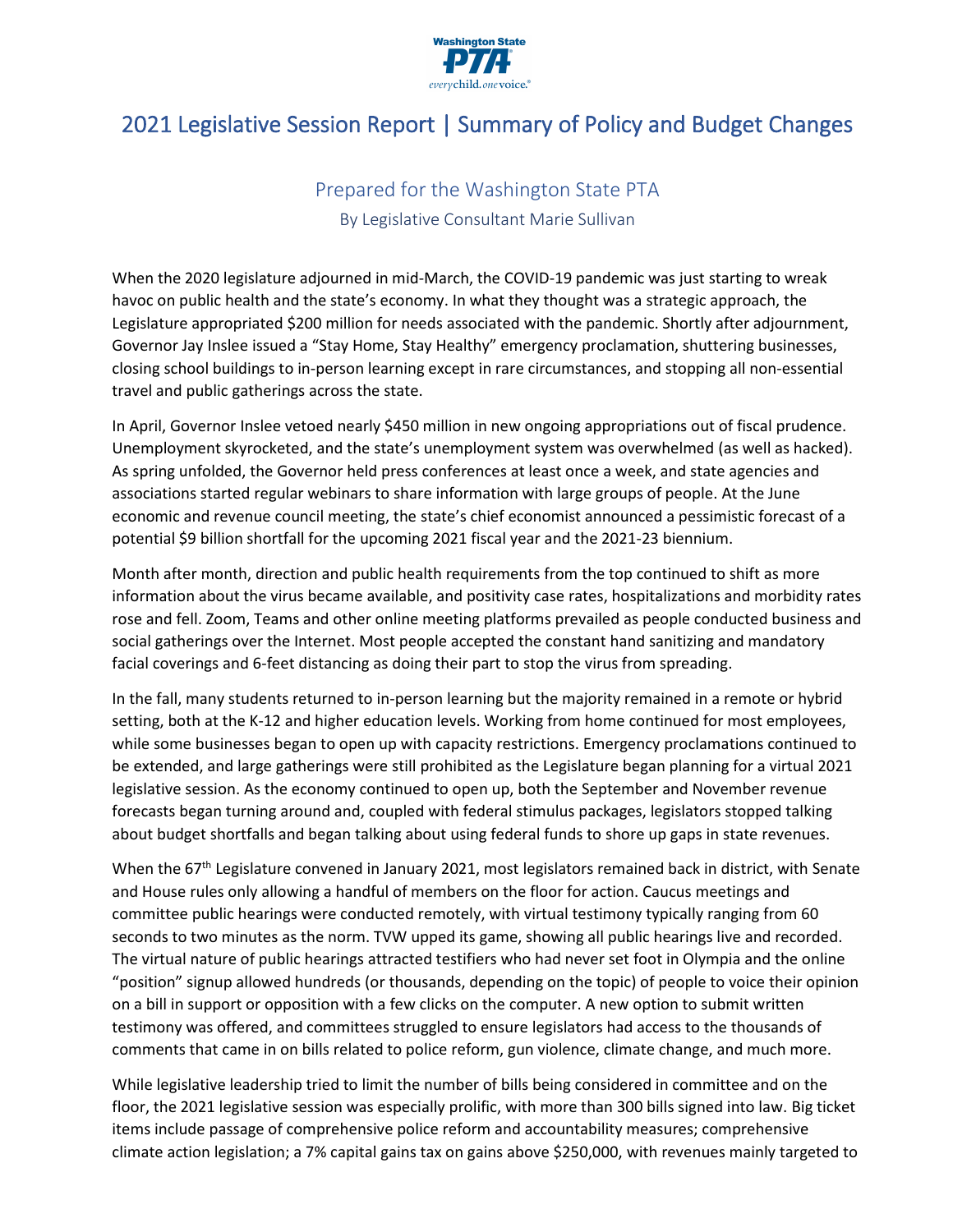implement the comprehensive early learning and childcare bill, labeled the Fair Start for Kids Act; diversity, equity, and environmental justice legislation; measures designed to improve housing affordability and development; and much more. It was a busy session, despite being virtual.

In addition, with federal funds bolstering the operating and capital budgets, House and Senate Democrats adopted 2021-23 spending plans that far exceeded previous budget highs. For example, the 1,100-page 2021-23 biennial operating budget and 2021 supplemental budget spends roughly \$59 billion, plus billions more in federal funding. The budget also takes \$1.8 billion from the state's "Rainy Day Fund," deposits that money into the state general fund, and sets up a new account – the Washington Rescue Plan Transition Account – with \$1 billion from the state general fund. And the \$6.3 billion two-year capital budget is double that of previous biennial budgets, with substantial investments in broadband, housing, mental health facilities, and local community projects.

#### *Budget Updates*

On May 18, 2021, the Governor signed ESSB 5092, the 2021-23 operating budget and 2021 supplemental budget, and SHB 1080, the 2021-23 capital budget. Here's a quick look at what the big items:

| <b>Topic</b>                                  | <b>Amount</b>                  | <b>Description</b>                                                                                                                                                                                                                                                                      |
|-----------------------------------------------|--------------------------------|-----------------------------------------------------------------------------------------------------------------------------------------------------------------------------------------------------------------------------------------------------------------------------------------|
| <b>Pupil transportation</b><br>stabilization  | \$116.6M FY21<br>\$33.86M FY22 | Funding is provided for any school district that receives<br>less in allocations under the STARs formula in the 2020-<br>21 school year up to an amount equal to the sum of the<br>school district transportation allocations in the 2019-20<br>and 2020-21 school years, divided by 2. |
| <b>ESSER</b> "smoothing" for<br>districts     | \$16.2M FY22                   | \$500 per student for any district when amounts from<br>CARES I, ESSER II, and ARPA III combined don't equal<br>\$500/ per student.                                                                                                                                                     |
| 2020-21 enrollment<br>stabilization           | \$95.8M FY21<br>\$27.8M FY22   | Funding is provided to districts equal to A minus B, if A<br>minus B is greater than zero.<br>A= 2019-20 enrollment for gen ed, TBIP, SPED, HiCap,<br>dropout re-engagement, CTE/skill centers<br>B= ESSER II dollars                                                                   |
| <b>Additional School</b><br><b>Counselors</b> | \$51.6M FY23                   | .5 of a school counselor for all high poverty elementary,<br>middle and high schools. A high-poverty school is<br>defined as 50% or more student FTE is eligible for free<br>and reduced-price lunch.                                                                                   |
| <b>TRS Plan 1 Fund liability</b>              | \$800M (federal)               | Reduces the unfunded actuarial accrued liability of the<br>fund.                                                                                                                                                                                                                        |
| <b>Learning Loss Recovery</b>                 | \$200M FY 2021-23              | Allowable uses are limited to: one-time contracts;<br>specific professional learning; procuring assessment or<br>data systems; direct supports to students to improve<br>school engagement & accelerate learning.                                                                       |
| <b>Summer Enrichment</b>                      | \$18.5M FY 2021-23             | Grants to provide outdoor education and summer<br>enrichment programs to youth.                                                                                                                                                                                                         |
| <b>After School</b><br>Programming            | \$18.5M FY 2021-23             | Grants for evidence-based comprehensive after school<br>programs.                                                                                                                                                                                                                       |

#### *[ESSB 5092](http://lawfilesext.leg.wa.gov/biennium/2021-22/Pdf/Bills/Session%20Laws/Senate/5092-S.SL.pdf?q=20210602113729)* **– operating budget (state and federal funding)**

**Washington State** everychild.onevoice.<sup>®</sup>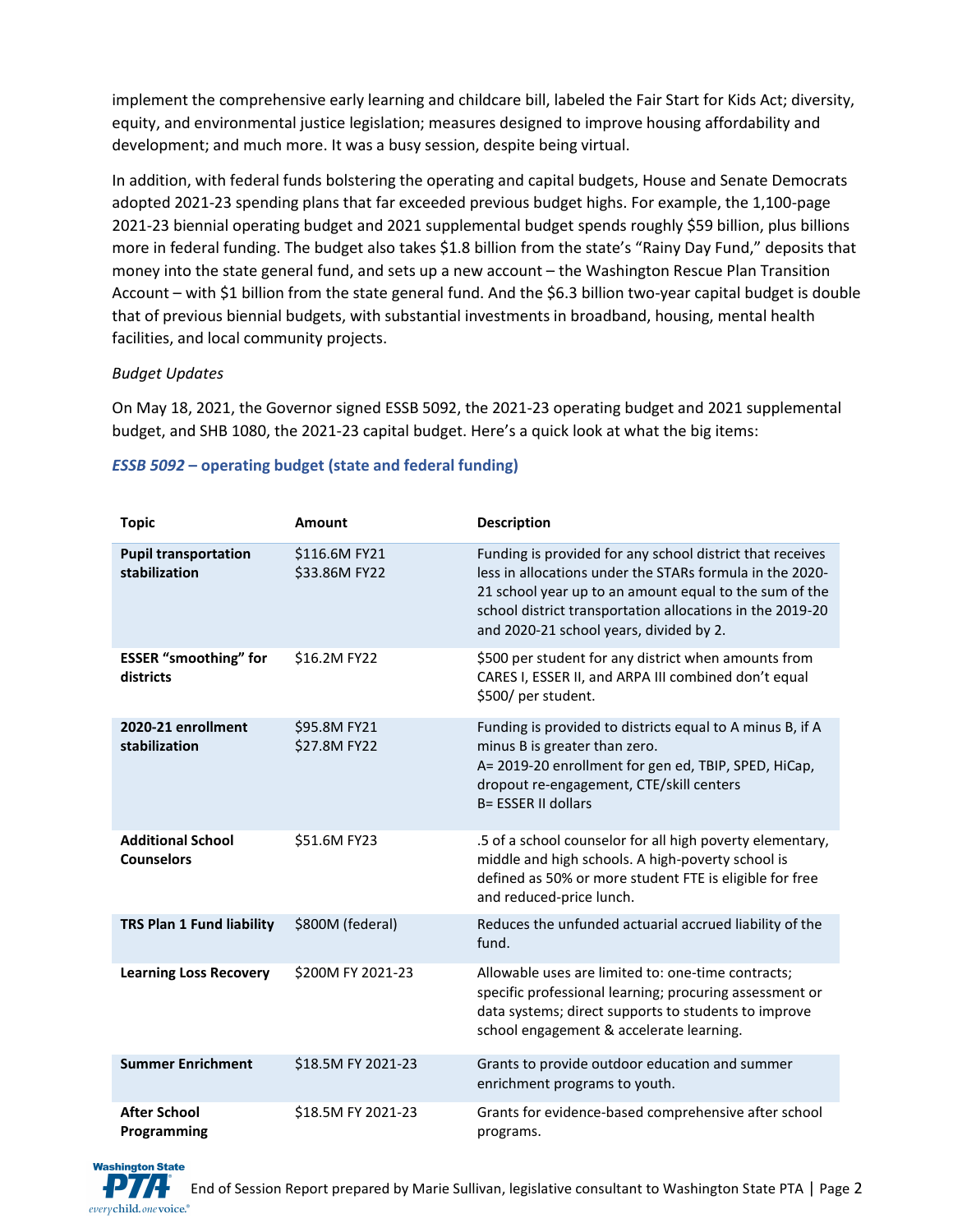| <b>Dual Language</b><br><b>Classrooms</b>                 | \$10.0M FY 2021-23           | Grants to districts to expand the number of dual<br>language classrooms in early grades and PD to<br>accelerate literacy grants.                                                                                                                                    |
|-----------------------------------------------------------|------------------------------|---------------------------------------------------------------------------------------------------------------------------------------------------------------------------------------------------------------------------------------------------------------------|
| Community-based<br><b>Organizations</b>                   | \$12.9M FY2021-23            | Grants to CBOs to collaborate with school districts to<br>support learning recovery and acceleration.                                                                                                                                                               |
| <b>Homeless Students</b>                                  | \$12.0M FY2021-23            | Solely to support students who are homeless with<br>wrap-around services and re-engagement.                                                                                                                                                                         |
| <b>Outdoor School (AWSP)</b>                              | \$10.0M FY 2021-23           | Funding for outdoor learning and summer camp<br>experiences.                                                                                                                                                                                                        |
| <b>Special Education</b><br><b>Transition</b>             | \$17.0M FY 2021-23           | Transition services for students with disabilities who<br>turned age 21 during the 2019-20 or 2020-21 school<br>years and did not graduate with a regular diploma.                                                                                                  |
| <b>IDEA</b>                                               | \$57.1M 2021-23              | Additional funding for students with disabilities using<br>federal funding.                                                                                                                                                                                         |
| <b>Emergency Food</b><br><b>Reimbursements</b>            | \$14.2M FY21-23              | One-time support for emergency costs in child nutrition<br>programs.                                                                                                                                                                                                |
| <b>Summer and Safe</b><br><b>School Meals</b>             | \$4.0M FY2021-23             | One-time funding for grants for supplies, equipment,<br>staffing and services to increase access to summer<br>meals and safe school meals in the 2021-22 school year<br>and summer prior to start of school year.                                                   |
| <b>Inclusionary Practices</b>                             | \$12.0M FY2021-23            | One-time continuation of PD for educators on<br>inclusionary practices for students with disabilities in<br>GenEd classrooms.                                                                                                                                       |
| <b>Native American</b><br>Mascot/Logo<br>replacement fund | \$1.6M FY 2021-23            | State funding (\$800K/FY) to help districts replace<br>signage, logos, uniforms related to Native American<br>names, logos, mascots.                                                                                                                                |
| <b>Technology &amp;</b><br>Connectivity                   | \$24.0M FY22<br>\$23.5M FY23 | \$24 million for the devices grant program (HB 1365)<br>\$23.5 million through \$25/student MSOC increase.                                                                                                                                                          |
| <b>Paraeducator Training</b>                              | \$12.6M FY22<br>\$15.4M FY23 | Funding is provided to reimburse school districts for<br>two days of training for all paraeducators. Funding will<br>be ongoing for two days of training.                                                                                                           |
| <b>Expanding CTE</b><br><b>Graduation Pathways</b>        | \$4.0M 2021-23               | Funding is provided to help districts expand CTE<br>graduation pathway options, including CCL.                                                                                                                                                                      |
| <b>Eliminating Lunch Co-</b><br>Pays                      | \$8.9M FY 2021-23            | Eliminates school lunch copays for students in pre-K -<br>12 <sup>th</sup> grade who are eligible for reduced-price lunches.                                                                                                                                        |
| <b>School Safety/Nurse</b><br>Corps/ESDs                  | \$3.3M FY21<br>\$13.6M FY22  | School Nurses Corps is expanded to support 1 day a<br>week for all school districts with fewer than 2,000<br>students; ESD safety center staff increased to 2.5 FTE.                                                                                                |
| <b>ECEAP Expansion Slots</b>                              | \$24.9M 2021-23              | ECEAP slots are increased by 500 in FY22 and 750 in<br>FY23.                                                                                                                                                                                                        |
| <b>Career-Connected</b><br><b>Learning</b>                | \$8.0M 2021-23               | Funding is provided for new Career Launch and high<br>demand enrollment at SBCTC; increased CCL curricula<br>through grants at the Employment Security Dept; and a<br>new pathway at Federal Way School District and<br>continuation of Marysville School District. |

**Washington State** PTA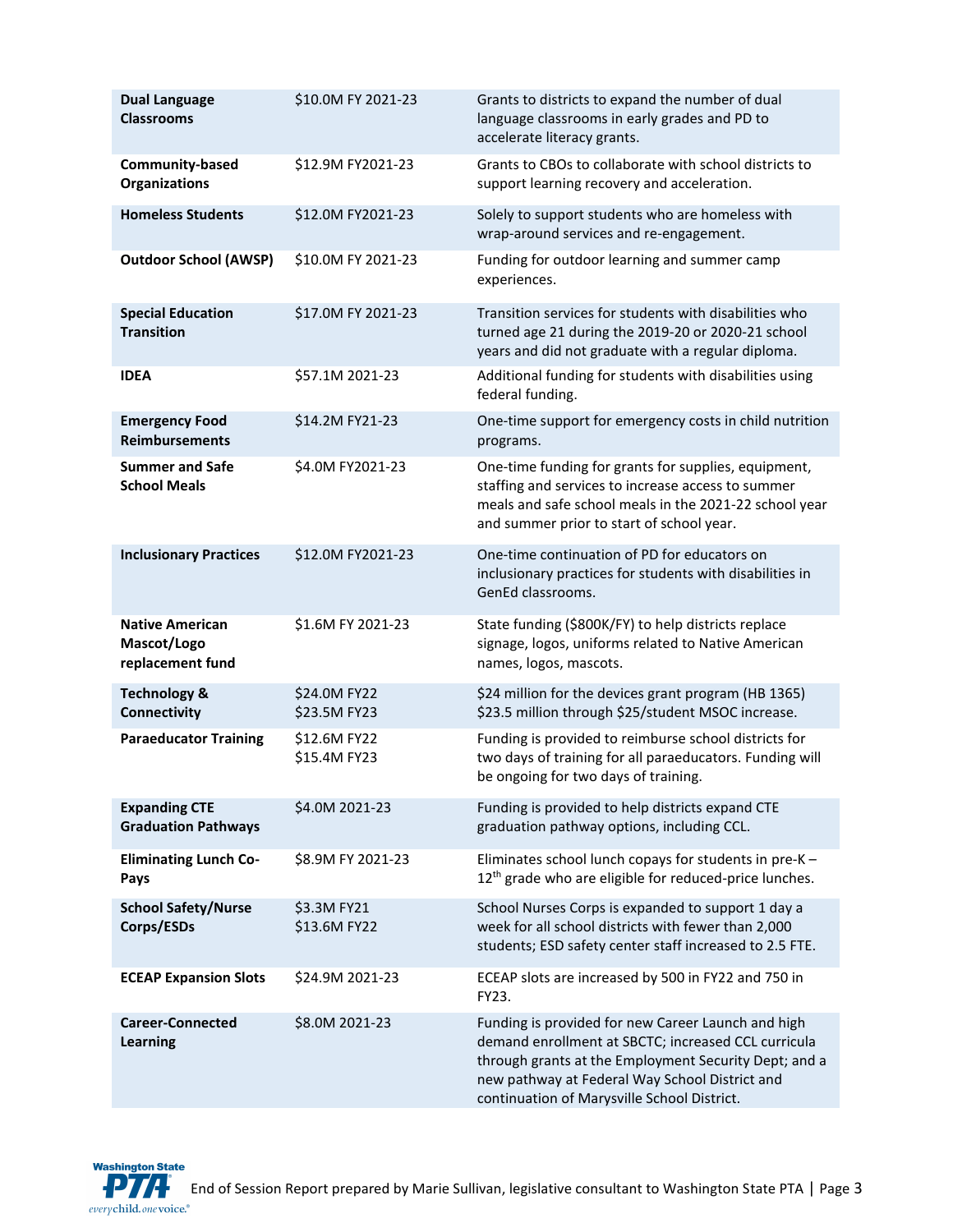#### *[SHB 1080](http://lawfilesext.leg.wa.gov/biennium/2021-22/Pdf/Bills/Session%20Laws/House/1080-S.SL.pdf)* **– 2021-23 capital budget (state and federal funding)**

| <b>Topic</b>                                               | Amount  | <b>Description</b>                                                                                                                                                                                                                                                                                                                                                                 |
|------------------------------------------------------------|---------|------------------------------------------------------------------------------------------------------------------------------------------------------------------------------------------------------------------------------------------------------------------------------------------------------------------------------------------------------------------------------------|
| <b>SCAP</b>                                                | \$730M  | School Construction Assistance Program                                                                                                                                                                                                                                                                                                                                             |
| <b>Lead Remediation</b>                                    | \$3.6M  | To replace fixtures                                                                                                                                                                                                                                                                                                                                                                |
| <b>Early Learning Facilities</b>                           | \$4.7M  | Competitive grants program at Dept of Commerce for<br>school districts                                                                                                                                                                                                                                                                                                             |
| <b>Broadband Equity and</b><br><b>Affordability Grants</b> | \$5.0M  | School districts eligible                                                                                                                                                                                                                                                                                                                                                          |
| <b>Small District Modernization</b><br>grants              | \$42.1M | \$33.7M to school districts for projects; \$1.1M for<br>planning grants                                                                                                                                                                                                                                                                                                            |
| <b>Health &amp; Safety</b>                                 | \$7.2M  | \$2M for emergency repair for schools and skill centers<br>to address unexpected and imminent health & safety<br>hazards that impact day-to-day operations.<br>\$4.2M for urgent repair for schools to address one-<br>time, non-recurring repairs, that could affect health &<br>safety of students/staff if not completed.<br>\$1M ADA compliance for schools and skill centers. |

#### *Policy bills*

**Washington State** 

everychild.onevoice.<sup>®</sup>

For a virtual session with direction to limit the number of bills under consideration, nearly 1,200 bills were introduced in the 105-day session. Bills introduced in the 2021 legislative session that don't pass may be considered again in the 2022 session.

#### *How to Read this Summary*

In addition to summaries of the operating and capital budgets and bills that passed/didn't pass, this end-ofsession summary includes a list of required activities, by school year. It also includes a list of new task forces/work groups, reports and when the report is due, and new WSSDA model policies.

| Pages 5-17 | Bills that Passed, numeric order                                                   |
|------------|------------------------------------------------------------------------------------|
| Page 18    | New Work Groups/Task Forces/Reports                                                |
| Page 18    | New Washington State School Directors' Association Policies and Procedures         |
| Page 19    | Bills that Didn't Pass, By Topic (by 2021-22 Legislative Platform and Resolutions) |
| Page 21    | 2021-23 Operating Budget – Provisos and Policy Additions                           |
| Page 26    | 2021-23 Capital Budget - Appropriations, Grants, Opportunities                     |

End of Session Report prepared by Marie Sullivan, legislative consultant to Washington State PTA | Page 4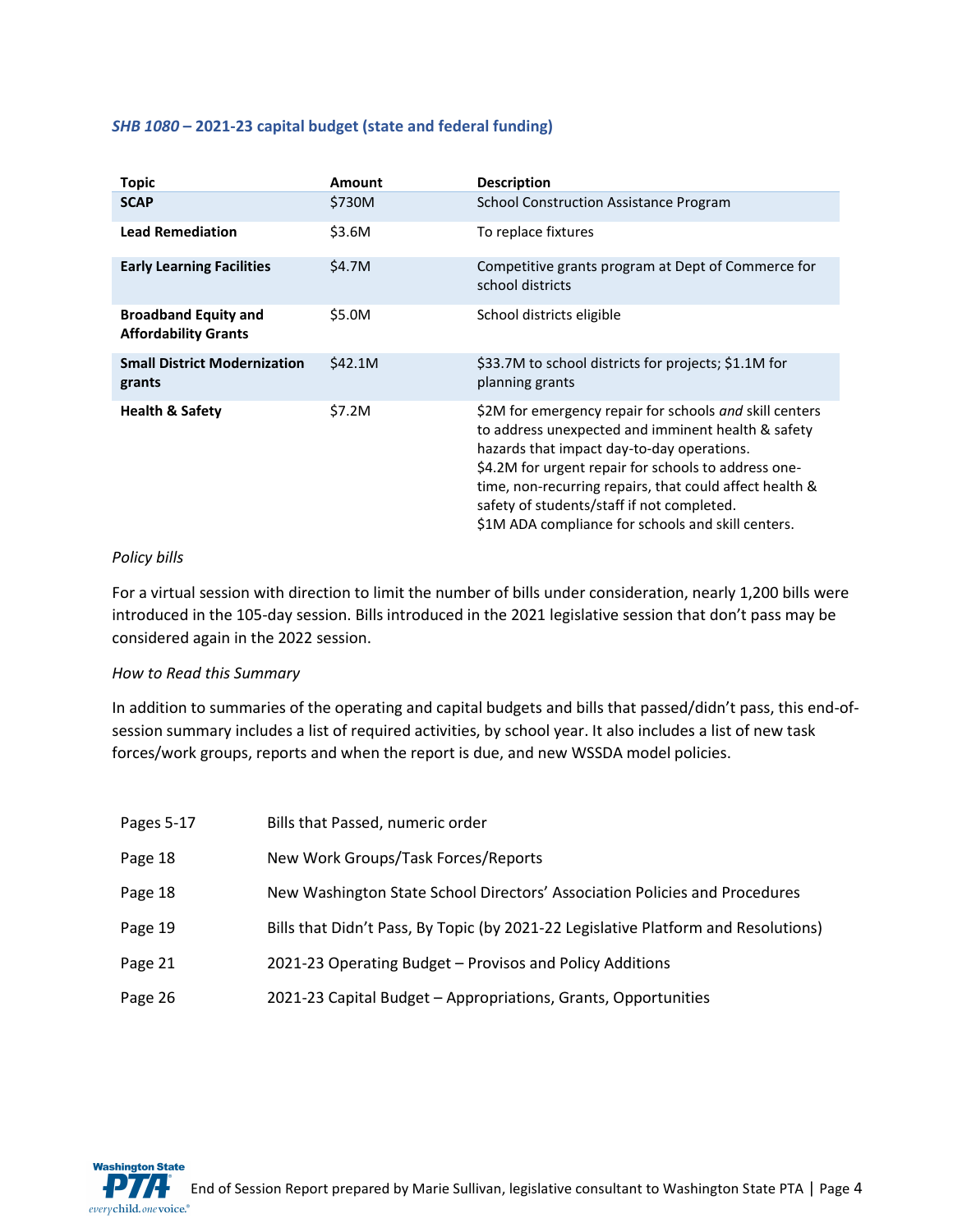# Bills that Passed in the 2021 Session, Signed into law<sup>1</sup>

#### Budget Bills

*[SHB 1080](https://app.leg.wa.gov/billsummary?BillNumber=1080&Initiative=false&Year=2021)* **– Relating to the 2021-23 capital budget.** (Chapter 332, Laws of 2021; effective May 18, 2021)

- Appropriates \$6.3 billion in new capital projects in the 2021-23 fiscal biennium, of which \$3.9 billion is financed through new state general obligation bond issuances.
- Reappropriates \$4.5 billion in capital projects authorized in prior biennia, of which \$2.9 billion is from prior bond authorizations.
- Authorizes state agencies and higher education institutions to enter into alternative financing contracts totaling \$255 million.
- Reduces total funding in the 2019-21 fiscal biennium by \$63.6 million, of which \$11.7 million is state general obligation bond authority.

*[ESHB 1368](https://app.leg.wa.gov/billsummary?BillNumber=1368&Initiative=false&Year=2021)* **– Responding to the COVID-19 pandemic through state actions supported by federal funding**. (Chapter 3, 2021 Laws; Effective date 2/19/2021)

• Appropriates \$2.2 billion in federal funding from a combination of the federal Consolidated Coronavirus Response and Relief Supplemental Appropriations Act, the Coronavirus Relief Fund under the federal Coronavirus Aid, Relief, and Economic Security Act, and Medicaid for K-12 public schools, public health, healthcare, assistance to individuals and families, housing assistance, and business assistance.

*[ESSB 5084](https://app.leg.wa.gov/billsummary?BillNumber=5084&Initiative=false&Year=2021)* **– Concerning state general obligation bonds and related accounts.** (Chapter 331, 2021 Laws; Effective date 5/18/2021) *[Full Bill Report](http://lawfilesext.leg.wa.gov/biennium/2021-22/Pdf/Bill%20Reports/Senate/5084-S.E%20SBR%20FBR%2021.pdf?q=20210524092958)*

• The State Finance Committee is authorized to issue up to \$3,971,290,793 in general obligation bonds to finance projects in the 2021-23 capital budget and to pay issuance and bond sale expenses.

*[ESSB 5092](https://app.leg.wa.gov/billsummary?BillNumber=5092&Initiative=false&Year=2021)* **– Making 2021-2023 fiscal biennium operating appropriations.** (Chapter 334, 2021 Laws PV; Effective date 5/18/2021) *[Full Bill Report](http://lawfilesext.leg.wa.gov/biennium/2021-22/Pdf/Bill%20Reports/Senate/5092-S.E%20SBR%20FBR%2021.pdf?q=20210524093316)*

• Biennial appropriations for the 2021-23 fiscal biennium for the various agencies and programs of the state are enacted, including appropriations for general government agencies, human services programs, natural resources agencies, and educational institutions.

*[SSB 5165](https://app.leg.wa.gov/billsummary?BillNumber=5165&Initiative=false&Year=2021)* **– Making transportation appropriations for the 2021-2023 fiscal biennium**. (Chapter 333, 2021 Laws PV; Effective date 5/18/2021) *[Full Bill Report](http://lawfilesext.leg.wa.gov/biennium/2021-22/Pdf/Bill%20Reports/Senate/5165-S%20SBR%20FBR%2021.pdf?q=20210524100148)*

• Appropriations are provided for certain state transportation agencies and programs for the 2021-23 fiscal biennium and are adjusted for the 2019-2021 biennium. Various appropriations and provisos are modified.

 $1$  Bills in this section are in numeric order and include a hyperlink to the bill page. The effective date is July 25, 2021, unless otherwise noted.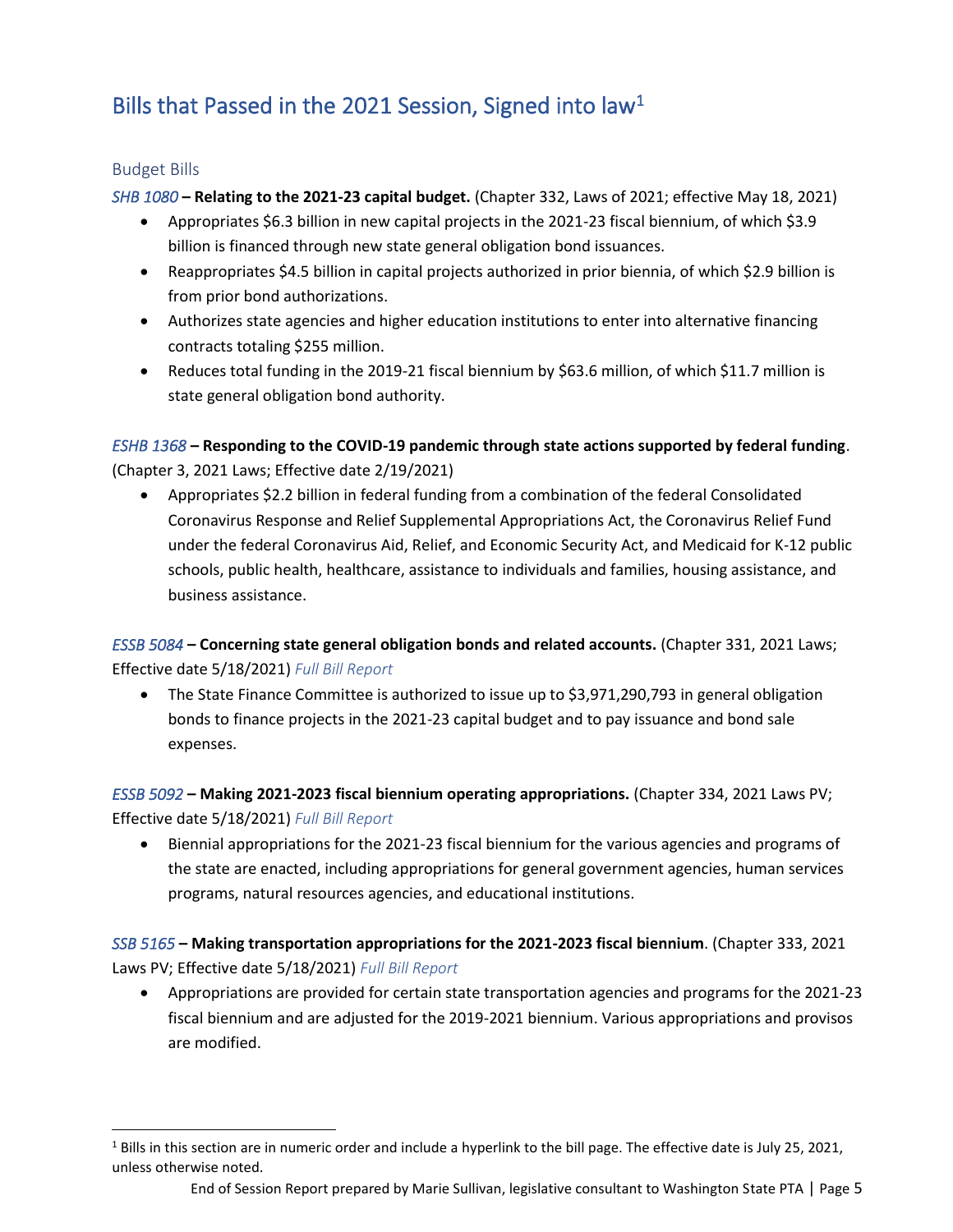#### Policy Bills

**Washington State** 

#### *[SHB 1016](http://app.leg.wa.gov/billsummary?Year=2021&BillNumber=1016)* **– Making Juneteenth a state holiday**. (Chapter 295, 2021 Laws)

• Designates June 19, commonly known as Juneteenth, as a state legal Holiday.

#### *[2SHB 1028](https://app.leg.wa.gov/billsummary?BillNumber=1028&Year=2021&Initiative=false)* **– Concerning evaluation and recommendation of candidates for residency teacher**

**certification**. (Chapter 198, 2021 Laws; Effective date 5/5/2021)

• Revises requirements related to eligibility and recommendation for residency teacher certification, including repealing requirements related to the evidence-based assessment of teaching effectiveness, otherwise known as the edTPA.

#### *[E2SHB 1050](http://app.leg.wa.gov/billsummary?Year=2021&BillNumber=1050)* **– Reducing greenhouse gas emissions from fluorinated gases**. (Chapter 315, 2021 Laws)

- Authorizes the Department of Ecology (Ecology) to establish a maximum global warming potential (GWP) threshold for hydrofluorocarbons (HFCs) used in new stationary air conditioning and stationary refrigeration and directs Ecology to establish a GWP threshold for new ice rinks.
- Applies certain existing regulations addressing emissions of ozone depleting substances to HFCs.
- Directs Ecology to establish a refrigerant management program to address refrigerant emissions from large air conditioning and refrigeration systems.
- Requires Ecology to provide recommendations to the Legislature by December 1, 2021, regarding the design of a program to address the end of-life management and disposal of refrigerants.
- Establishes a state purchasing and procurement preference for recycled refrigerants.
- Encourages the mandatory cost-effective conservation activities of electric utilities to include promoting the adoption of air conditioning equipment that has a GWP below 750 and the replacement of stationary refrigeration systems that contain ozone-depleting substances or high-GWP refrigerants.
- Requires the State Building Code Council to adopt rules that allow the use of low-GWP substitutes to the maximum extent practicable.

#### *[SHB 1085](http://app.leg.wa.gov/billsummary?Year=2021&BillNumber=1085)* **– Promoting a safe learning environment for students with seizure disorders**. (Chapter 29, 2021 Laws)

- Requires school districts to provide individual health plans (IHPs) for students with epilepsy or other seizure disorders and establishes related requirements.
- Directs the Washington State School Directors' Association to adopt a model policy and procedure that school districts may use to implement the IHP requirements for students with epilepsy or other seizure disorders.
- Provides criminal and civil immunity provisions for persons who, in good faith, provide assistance or services to students with epilepsy or other seizure disorders.

### *[E3SHB 1091](https://app.leg.wa.gov/billsummary?BillNumber=1091&Initiative=false&Year=2021)* **– Reducing greenhouse gas emissions by reducing the carbon intensity of transportation fuel.**  (Chapter 317, 2021 Laws)

• Directs the Department of Ecology (Ecology) to adopt rules establishing a Clean Fuels Program (CFP) to limit the aggregate, overall greenhouse gas (GHG) emissions per unit of transportation fuel energy to 20 percent below 2017 levels by 2035.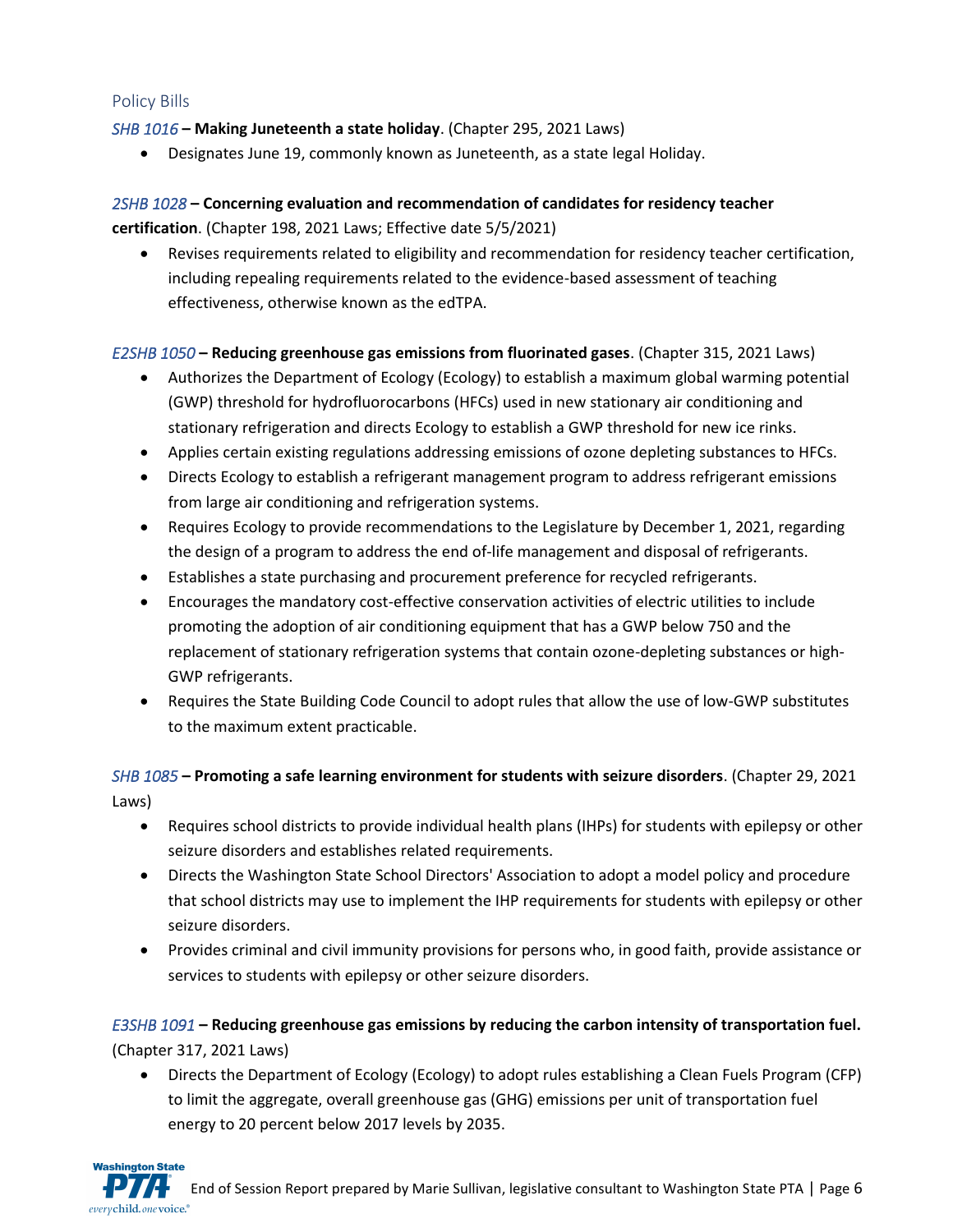- Excludes exported fuel, fuel used by vessels, railroad locomotives, and aircraft, and certain other categories of transportation fuel from the CFP's GHG emission intensity reduction requirements.
- Requires the CFP to include processes for registering, reporting, and tracking compliance obligations and to establish bankable, tradeable credits used to satisfy compliance obligations.
- Retains the current distribution of revenue under the 2015 Transportation package.

#### *[ESHB 1113](http://app.leg.wa.gov/billsummary?Year=2021&BillNumber=1113)* **– Concerning school attendance.** (Chapter 119, 2021 Laws)

.

- Requires school districts to file a truancy petition after a student's seventh unexcused absence and not later than the fifteenth unexcused absence.
- Directs the Office of the Superintendent of Public Instruction (OSPI) to develop, in consultation with the Educational Opportunity Gap Oversight and Accountability Committee, best practice guidance to eliminate or reduce student absences and meet other specified requirements.
- Changes the term "community truancy board" to "community engagement board."
- Permits the OSPI to adopt rules to implement the compulsory school attendance laws.

### *[EHB 1121](https://app.leg.wa.gov/billsummary?BillNumber=1121&Year=2021&Initiative=false)* **– Concerning the emergency waiver of graduation requirements**. (Chapter 7, 2021 Laws, Effective date 3/2/2021)

- Authorizes the State Board of Education to permit public and private schools to grant individual student emergency waivers from credit and subject area graduation requirements, graduation pathway requirements, or both, due to a significant disruption from a local, state, or national emergency.
- Makes students in the graduating class of 2020 and subsequent classes eligible for the emergency waiver program.

#### *[E2SHB 1139](https://app.leg.wa.gov/billsummary?BillNumber=1139&Initiative=false&Year=2021)* **– Taking action to address lead in drinking water**. (Chapter 154, 2021 Laws)

- Designates the Department of Health (DOH), rather than community water systems, as the principal agency in regard to lead testing, remediation, and other actions at elementary and secondary schools.
- Requires school districts, charter schools, the state School for the Blind, and the state School for the Deaf to cooperate with the DOH or contract for sampling and testing for lead contamination at drinking water outlets in school buildings built, or with all plumbing replaced, before 2016.
- Directs these school districts and schools to communicate certain information, take mitigation measures, and adopt an action plan if test results reveal lead concentrations that exceed stated thresholds.

### *[SHB 1166](https://app.leg.wa.gov/billsummary?BillNumber=1166&Initiative=false&Year=2021)* **– Expanding access to the homeless and foster care college students pilot program**. (Chapter 62, 2021 Laws)

• Extends and expands pilot programs at the community and technical colleges and the four-year higher education institutions to help homeless students and students who were in foster care.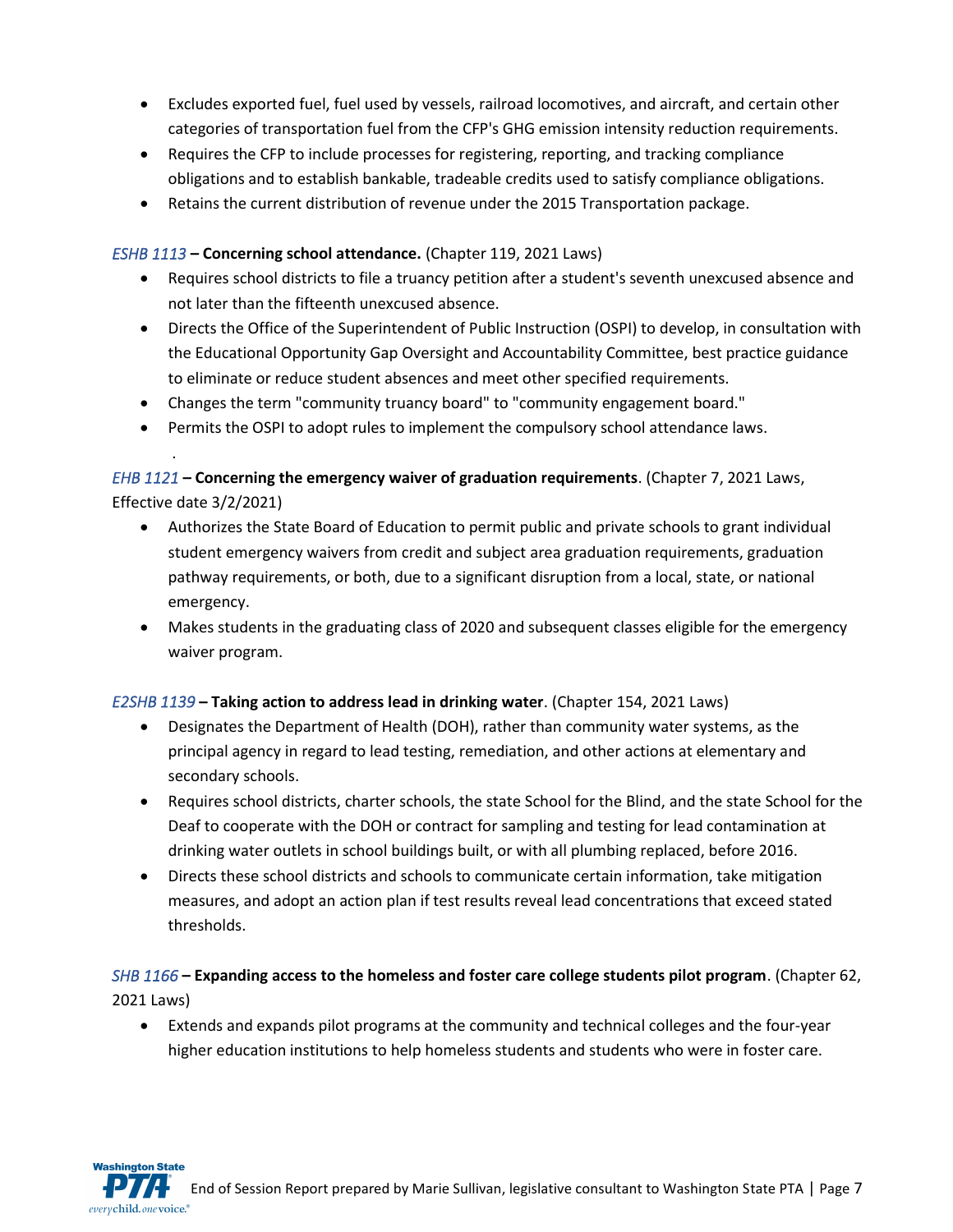#### *[ESHB 1176](https://app.leg.wa.gov/billsummary?BillNumber=1176&Initiative=false&Year=2021) –* **Concerning access to higher education.** (Chapter 120, 2021 Laws)

- Removes the allowance for school districts to withhold the grades and transcripts of students who are responsible for damaging or losing school property, or property belonging to a contractor of the district, an employee, or another student.
- Removes the authority of public and private schools to withhold a transferring student's official transcript due to an unpaid fine or fee for damaging or losing school property or property belonging to other specified parties; or unpaid tuition, fees, or fines at an approved private school.
- Requires school districts to post information on their websites about diplomas that were withheld because of unpaid penalties resulting from damaged or lost property.

### *[SHB 1208](https://app.leg.wa.gov/billsummary?BillNumber=1208&Initiative=false&Year=2021)* **– Modifying the learning assistance program**. (Chapter 111, 2021 Laws; Effective date 4/21/2021)

- Requires that school districts budget and expend Learning Assistance Program (LAP) funds: (1) immediately and temporarily to identify and address the academic and nonacademic needs of students resulting from and exacerbated by the COVID-19 pandemic; and (2) beginning with the end of the COVID-19 emergency or September 1, 2025, whichever is later, using the framework of the Washington Integrated Student Supports Protocol.
- Makes changes to requirements and restrictions on the use of LAP funds.
- Directs the Center for the Improvement of Student Learning to review and report on programs and practices used in the LAP.
- Expands the Extended Learning Opportunity Program to ninth and tenth grades.

#### *[ESHB 1214](https://app.leg.wa.gov/billsummary?BillNumber=1214&Initiative=false&Year=2021)* **– Providing K-12 public school safety and security services by classified staff or contractor**s.

(Chapter 38, 2021 Laws)

**Washington State** 

- Creates the category of safety and security staff for kindergarten through grade 12 public schools.
- Provides requirements for safety and security staff agreements, data collection, and training, for educational service districts, school districts, and charter schools.

#### *[SHB 1225](https://app.leg.wa.gov/billsummary?BillNumber=1225&Initiative=false&Year=2021)* **– Concerning school-based health centers**. (Chapter 68, 2021 Laws)

• Establishes the school-based health center program office within the Department of Health.

### *[ESHB 1267](https://app.leg.wa.gov/billsummary?BillNumber=1267&Initiative=false&Year=2021)* **– Concerning investigation of potential criminal conduct arising from police use of force, including custodial injuries, and other officer-involved incidents.** (Effective date 7/25/2021)

• Establishes the Office of Independent Investigations within the Office of the Governor for the purpose of investigating deadly force incidents involving peace officers.

#### *[ESHB 1273](https://app.leg.wa.gov/billsummary?BillNumber=1273&Initiative=false&Year=2021)* **– Concerning menstrual products in schools**. (Chapter 163, 2021 Laws)

- Requires school districts, private K-12 schools, charter schools, state-tribal compact schools, and public and private institutions of higher education to make menstrual hygiene products available at no cost by the beginning of the 2022-23 academic year.
- Requires these entities to bear the cost of supplying these products.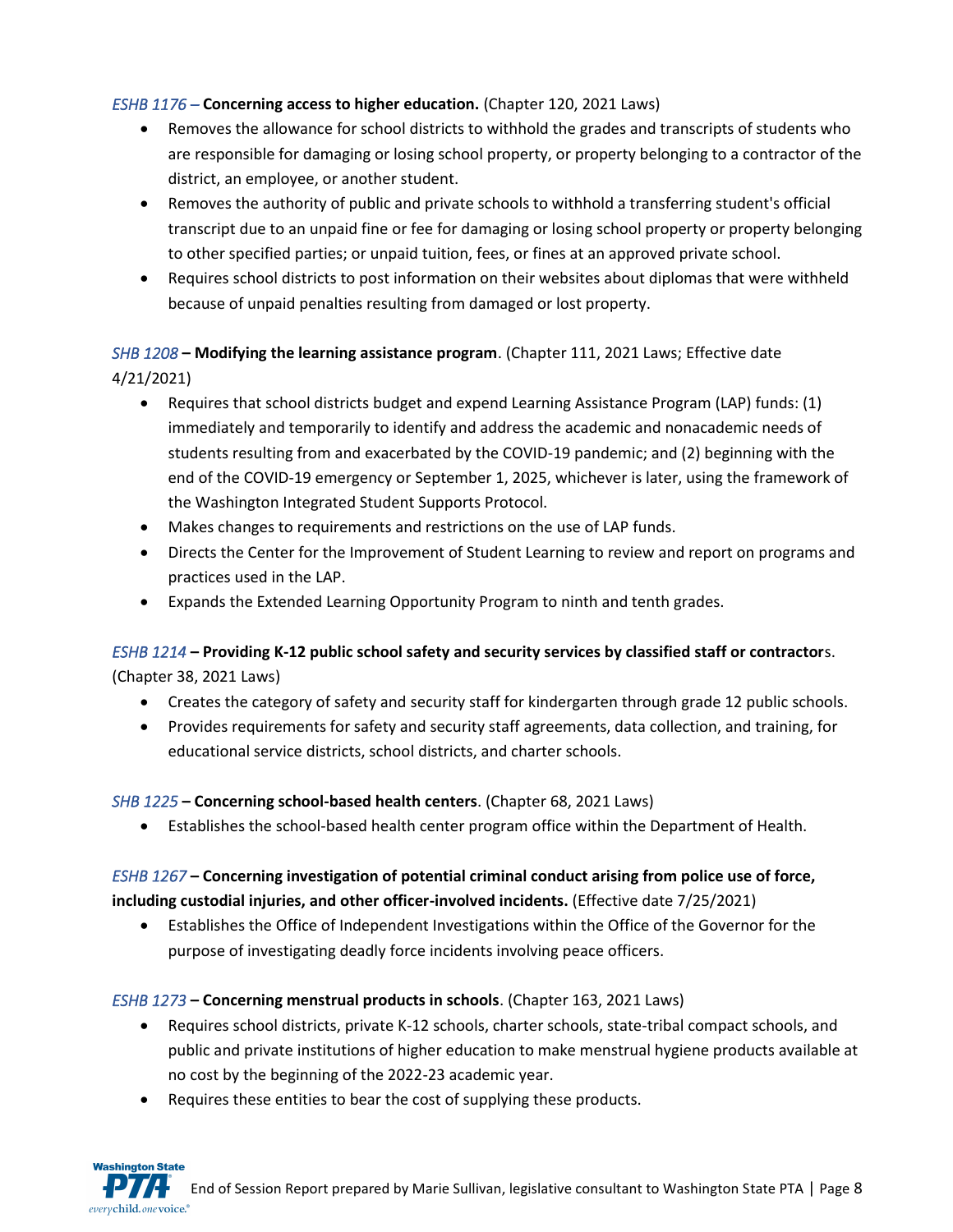# *[E2SHB 1287](https://app.leg.wa.gov/billsummary?BillNumber=1287&Initiative=false&Year=2021)* **– Concerning preparedness for a zero emissions transportation future**. (Chapter 300, 2021

Laws)

- Requires the Washington State Department of Transportation's Public Private Partnership Office to develop and maintain a publicly available mapping and forecasting tool that provides locations and essential information of charging and refueling infrastructure to support forecasted levels of electric vehicle adoption, travel, and use.
- Requires electric utilities to analyze how their resource plans account for modeled load forecast scenarios that consider anticipated levels of zero-emission vehicle use in the utility's service area, assumed use case scenarios that consider anticipated levels of zero-emission vehicle use, and information from the utilities' transportation electrification plans.
- Requires the State Building Code Council to implement rules for residential R-3 occupancies by July 1, 2024, to require electric vehicle charging capability at all new buildings that provide on-site parking, in an amount that is the greater of at least one parking space, or 10 percent of parking spaces.
- Establishes a goal that all publicly and privately owned passenger and light duty vehicles of model year 2030 or later sold, purchased, or registered in Washington state be electric vehicles, contingent upon vehicle participation in a new road usage charge or equivalent tax or fee policy.

### *[E2SHB 1295](https://app.leg.wa.gov/billsummary?BillNumber=1295&Initiative=false&Year=2021)* **– Providing public education to youth in or released from institutional education facilities**. (Chapter 164, 2021 Laws)

- Establishes new and modified duties for the Office of the Superintendent of Public Instruction (OSPI), the Department of Children, Youth, and Families (DCYF), and the State Board of Education related to the provision of public education to youth in or released from secure facilities, including duties related to education access and delivery, student supports, data collection and reporting, and facility policies.
- Directs the OSPI and the DCYF to jointly develop recommendations by November 1, 2022, for the establishment, implementation, and funding of a reformed institutional education system.
- Establishes numerous provisions related to the recommendations of the OSPI and the DCYF, including the identification of issues that must be addressed, the creation of an advisory group, and the selection of a third party entity to facilitate the development of the recommendations and staff the advisory group.

### *[SHB 1302](https://app.leg.wa.gov/billsummary?BillNumber=1302&Initiative=false&Year=2021)* **– Concerning college in the high school programs**. (Chapter 71, 2021 Laws)

- Allows students eligible for the ninth grade to participate in college in the high school (CHS) programs.
- Requires specified information about CHS program courses to be included in the high school catalogue or equivalent.
- Sets the maximum per college credit tuition fee for a CHS program course at \$65, annually adjusted for inflation as specified.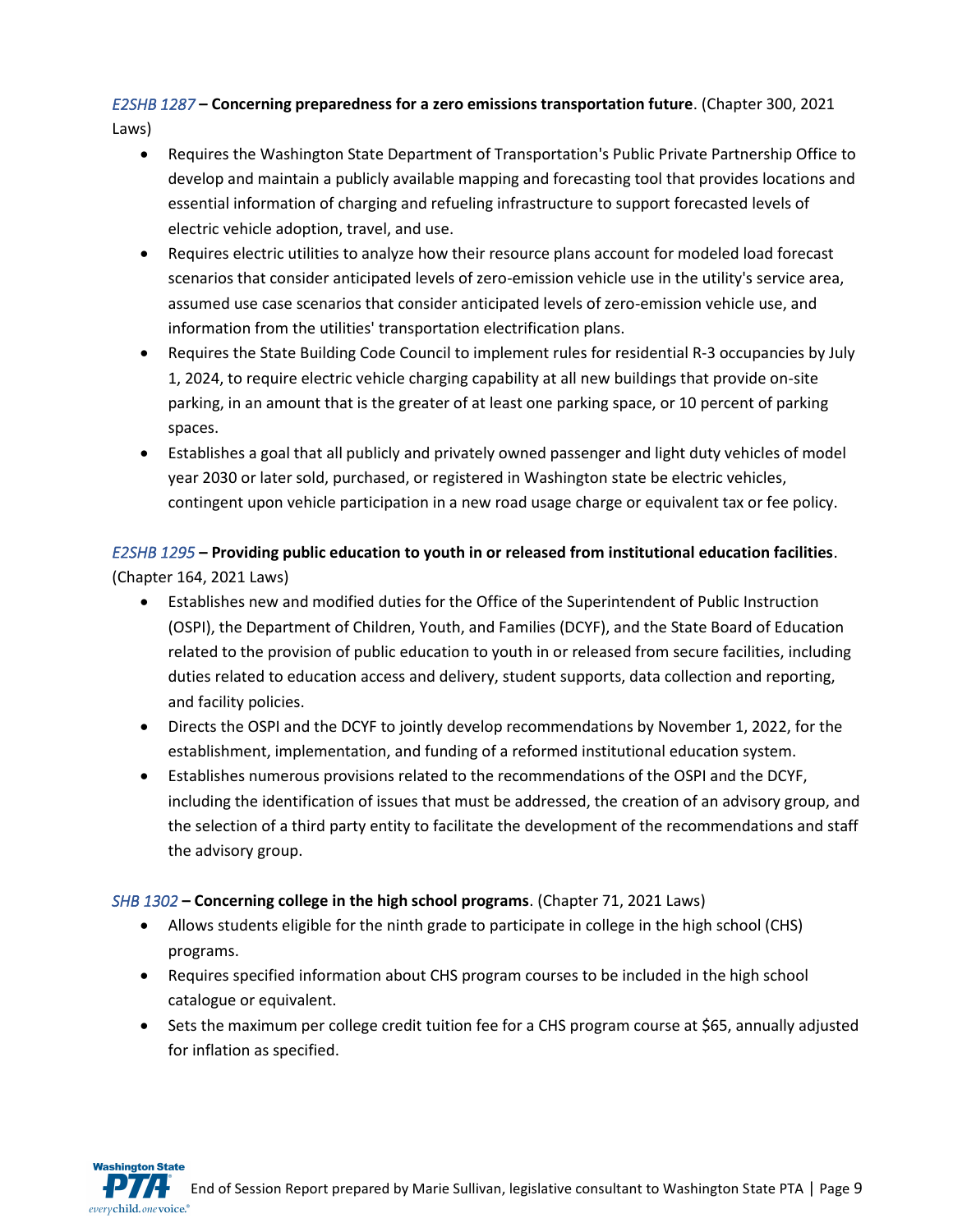*[E2SHB 1320](https://app.leg.wa.gov/billsummary?BillNumber=1320&Initiative=false&Year=2021)* **– Modernizing, harmonizing, and improving the efficacy and accessibility of laws concerning civil protection orders**. (Chapter 215, 2021 Laws; Effective date 7/1/2022\*)

- Consolidates and harmonizes laws governing domestic violence protection orders, sexual assault protection orders, stalking protection orders, anti-harassment protection orders, vulnerable adult protection orders, and extreme risk protection orders under a new chapter governing all protection orders.
- Amends provisions of law addressing the recognition and enforcement of Canadian domestic violence protection orders.
- Revises laws governing orders to surrender and prohibit weapons, revocation of concealed pistol licenses, unlawful possession of firearms, and domestic violence no-contact orders.
- Establishes responsibilities of school districts with respect to students who are subject to protection orders.
- Repeals existing chapters and provisions governing protection orders and makes conforming and technical changes to numerous provisions of law.

*[ESHB 1332](https://app.leg.wa.gov/billsummary?BillNumber=1332&Initiative=false&Year=2021)***, Concerning property tax deferral during the COVID-19 pandemic**. (Chapter 73, 2021 Laws; Effective date 4/16/2021)

• Requires county treasurers to grant a deferral of 2021 property tax payments for certain businesses via establishment of a payment plan.

*[E2SHB 1335](https://app.leg.wa.gov/billsummary?BillNumber=1335&Initiative=false&Year=2021)***, Concerning review and property owner notification of recorded documents with unlawful racial restrictions**. (Chapter 256, 2021 Laws)

- Requires the University of Washington and Eastern Washington University to review existing deeds and covenants for unlawful racial or other discriminatory restrictions and provide notice of such restrictions to property owners and county auditors.
- Adds to the seller disclosure statement a notice to the buyer of real property that covenant or deed restrictions based on race or other protected classes are unlawful and provides the methods by which such restrictions can be struck.
- Provides a process for striking and removing unlawful provisions from the record and chain of title after a property owner files an action in superior court.

### *[ESHB 1336](https://app.leg.wa.gov/billsummary?BillNumber=1336&Initiative=false&Year=2021)* **- Creating and expanding unrestricted authority for public entities to provide**

**telecommunications services to end users**. (Chapter 294, Laws of 2021)

• Authorizes public utility districts, port districts, second-class cities, towns, and counties to provide retail telecommunications services.

*[EHB 1342](https://app.leg.wa.gov/billsummary?BillNumber=1342&Initiative=false&Year=2021)***, Eliminating lunch copays for students who qualify for reduced-price lunches**. (Chapter 74, 2021 Laws)

• Eliminates lunch copays for K-12 students who qualify for reduced-price lunches under the National School Lunch Program. *Note: this is a program expansion to all grades.*

*[SHB 1356](https://app.leg.wa.gov/billsummary?BillNumber=1356&Initiative=false&Year=2021)***, Prohibiting the inappropriate use of Native American names, symbols, or images as public school mascots, logos, or team names.** (Chapter 128, 2021 Laws)

**Washington State**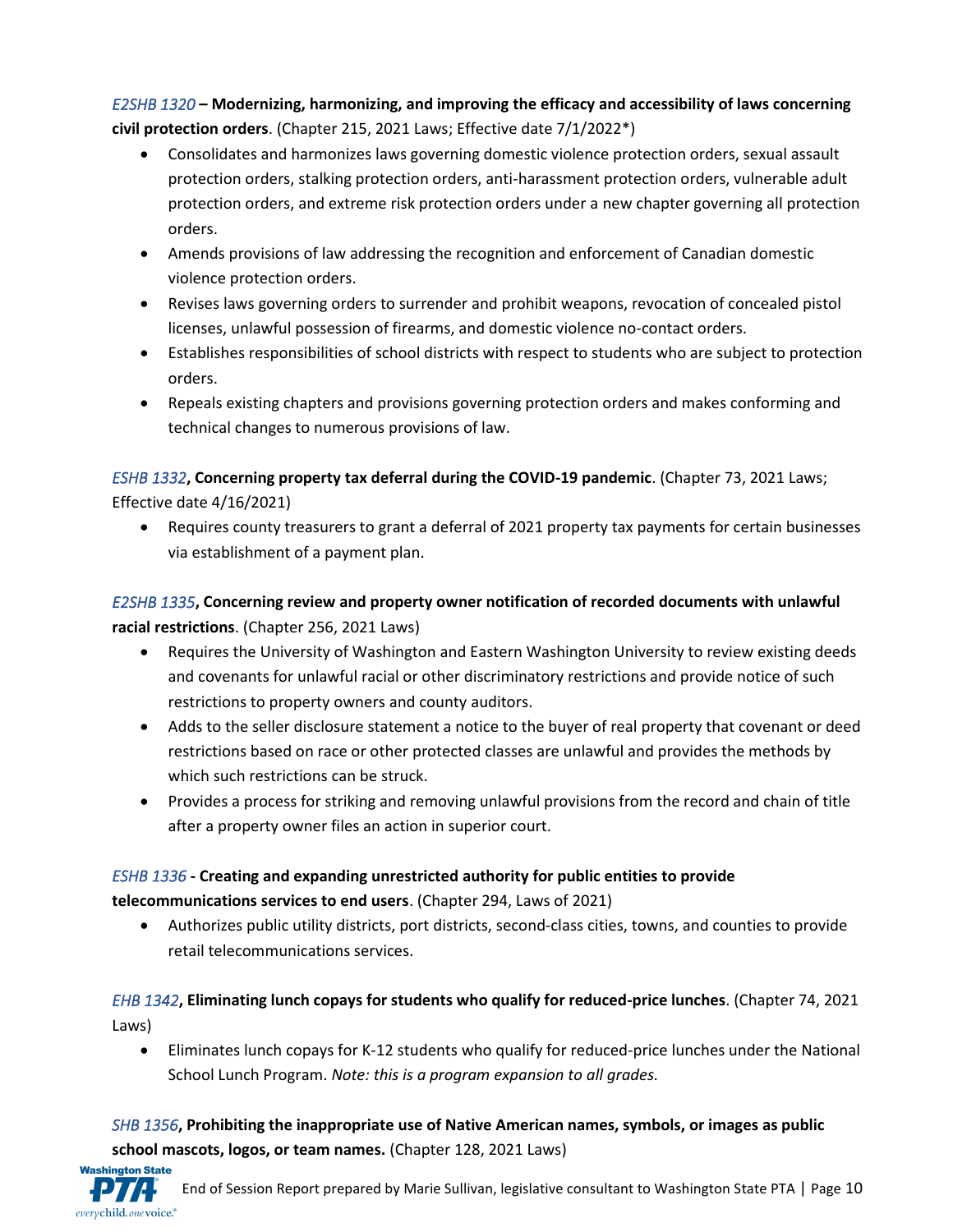- Prohibits public schools from using Native American names, symbols, or images as school mascots, logos, or team names.
- Establishes exceptions to the prohibition if certain requirements are met, including consultation with and authorization by, the applicable federally recognized tribe or tribes.
- Allows for the phasing out of uniforms or other materials bearing Native American names, symbols, or images as mascots, logos, or team names if specified requirements are met.
- Establishes a temporary grant program to provide grants for schools that incur costs resulting from compliance with the prohibition.

#### *[SHB 1363](https://app.leg.wa.gov/billsummary?BillNumber=1363&Initiative=false&Year=2021)* **– Addressing secondary trauma in the K-12 workforce**. (Chapter 129, 2021 Laws)

- Requires the Office of the Superintendent of Public Instruction to publish on its website links to resources, self-assessments, and best practices for educators and local policymakers to prevent and address secondary traumatic stress in the workforce.
- Directs the Washington State School Directors' Association to develop or revise, and periodically update, a model policy and procedure to prevent and address secondary traumatic stress in the workforce that includes specified elements, for example, establishing a district-wide workforce mental health committee.
- Requires school districts to adopt, by the beginning of the 2021-22 school year, policies and procedures related to secondary traumatic stress that incorporate specified elements.

### *[E2SHB 1365](https://app.leg.wa.gov/billsummary?BillNumber=1365&Initiative=false&Year=2021)* **– Procuring and supporting appropriate computers and devices for public school students and instructional staff**. (Chapter 301, 2021 Laws)

- Directs the Office of the Superintendent of Public Instruction (OSPI) to develop and administer a technology grant program to help schools attain a universal 1:1 student to learning device ratio and to support staff, students, and families in using technology to support student learning.
- Requires each educational service district to provide technology consultation, procurement, and training to local public schools and school districts, the Washington Center for Deaf and Hard of Hearing Youth, and the state School for the Blind.
- Directs the OSPI to survey school districts and report to the Legislature with technology levy information.
- Requires the OSPI to report to the Legislature biennially with a summary of technology initiative information and recommendations.
- Directs the OSPI to establish a grant program to support media literacy and digital citizenship and to convene two regional conferences on this topic.

#### *[ESHB 1370](https://app.leg.wa.gov/billsummary?BillNumber=1370&Initiative=false&Year=2021)* **– Concerning grants for early learning facilities**. (Chapter 130, 2021 Laws)

- Increases the grant and loan award limits within the Early Learning Facilities (ELF) program.
- Adds program administration and technical assistance as allowable activities eligible for funding through the ELF program.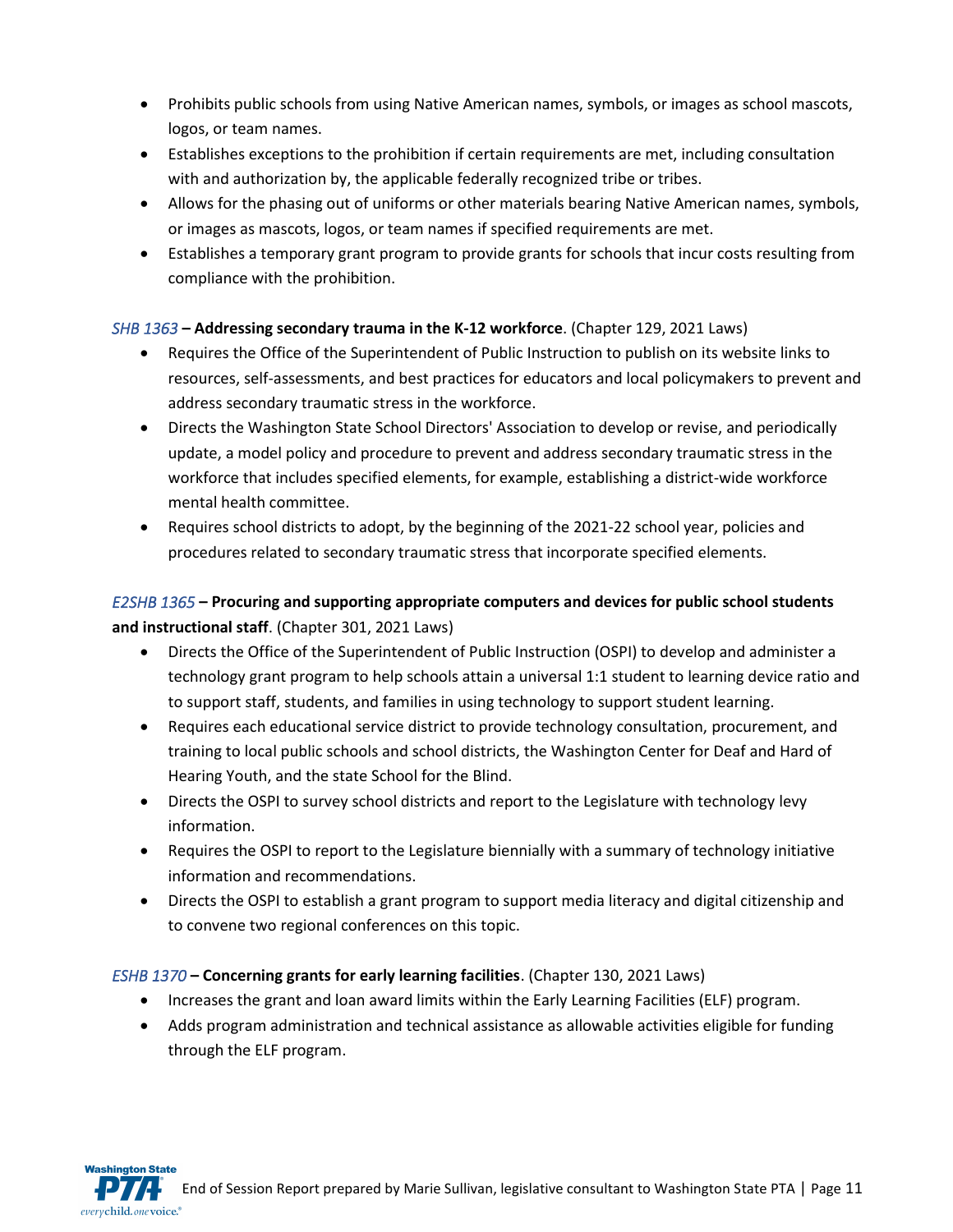# *[SHB 1373](https://app.leg.wa.gov/billsummary?BillNumber=1373&Initiative=false&Year=2021)* **– Promoting student access to information about behavioral health resources.** (Chapter 167,

2021 Laws)

• Requires public schools to post contact information for behavioral health organizations on their website home pages and to post corresponding information on social media websites used by the school district.

### *[SHB 1411](https://app.leg.wa.gov/billsummary?BillNumber=1411&Initiative=false&Year=2021)* **– Expanding health care workforce eligibility**. (Chapter 219, 2021 Laws)

- Prohibits the Department of Social and Health Services (Department) from automatically disqualifying a person who has a criminal record containing certain crimes from having unsupervised access to, working with, or providing care to vulnerable adults or children.
- Establishes a work group to identify an informed choice process to allow older adults and people with disabilities to hire an individual with a criminal record that would otherwise disqualify the person from providing paid home care services.
- Authorizes the Department to exercise its discretion regarding whether to permit or prohibit a person with a certificate of restoration of opportunity to have unsupervised access to children, vulnerable adults, or individuals with mental illness or developmental disabilities.

*[SHB 1425](https://app.leg.wa.gov/billsummary?BillNumber=1425&Initiative=false&Year=2021)* **– Expanding scholarships for community and technical college students**. (Chapter 133, 2021 Laws)

• Modifies student eligibility for the Career and Technical Scholarship and the Rural Jobs Initiative Scholarship under the Washington State Opportunity Scholarship program.

*[ESHB 1426](https://app.leg.wa.gov/billsummary?BillNumber=1426&Initiative=false&Year=2021)* **– Specifying minimum continuing education requirements for administrator and teacher certificate renewals that focus on equity-based school and classroom practices**. (Chapter 77, 2021 Laws)

• Specifies the content of, and authorized providers for, some of the continuing education required for teacher and administrator certificate renewal.

*[ESHB 1476](https://app.leg.wa.gov/billsummary?BillNumber=1476&Initiative=false&Year=2021)* **- Addressing enrollment declines due to the COVID-19 pandemic**. (Chapter 221, 2021 Laws)

• Revises enrichment levy formulas in the 2022 calendar year, requiring 2019-20 school year enrollments to be used in place of 2020-21 if 2019-20 enrollment is greater and a school district is open for in-person instruction at the beginning of the 2021-22 school year.

### *[E2SHB 1477](https://app.leg.wa.gov/billsummary?BillNumber=1477&Initiative=false&Year=2021)* **– Implementing the national 988 system to enhance and expand behavioral health crisis response and suicide prevention services**. (Chapter 302, 2021 Laws)

- Directs the Department of Health to designate crisis hotline centers that meet standards related to technology and the ability to identify and deploy community crisis resources for persons experiencing a behavioral health crisis.
- Establishes the Crisis Response Improvement Strategy Committee to develop a comprehensive assessment of the behavioral health crisis services system and a recommended vision for an integrated crisis network throughout Washington.
- Requires that health plans and medical assistance programs provide coverage for next day appointments for enrollees experiencing urgent, symptomatic behavioral health conditions, beginning in 2023.<br>Washington State

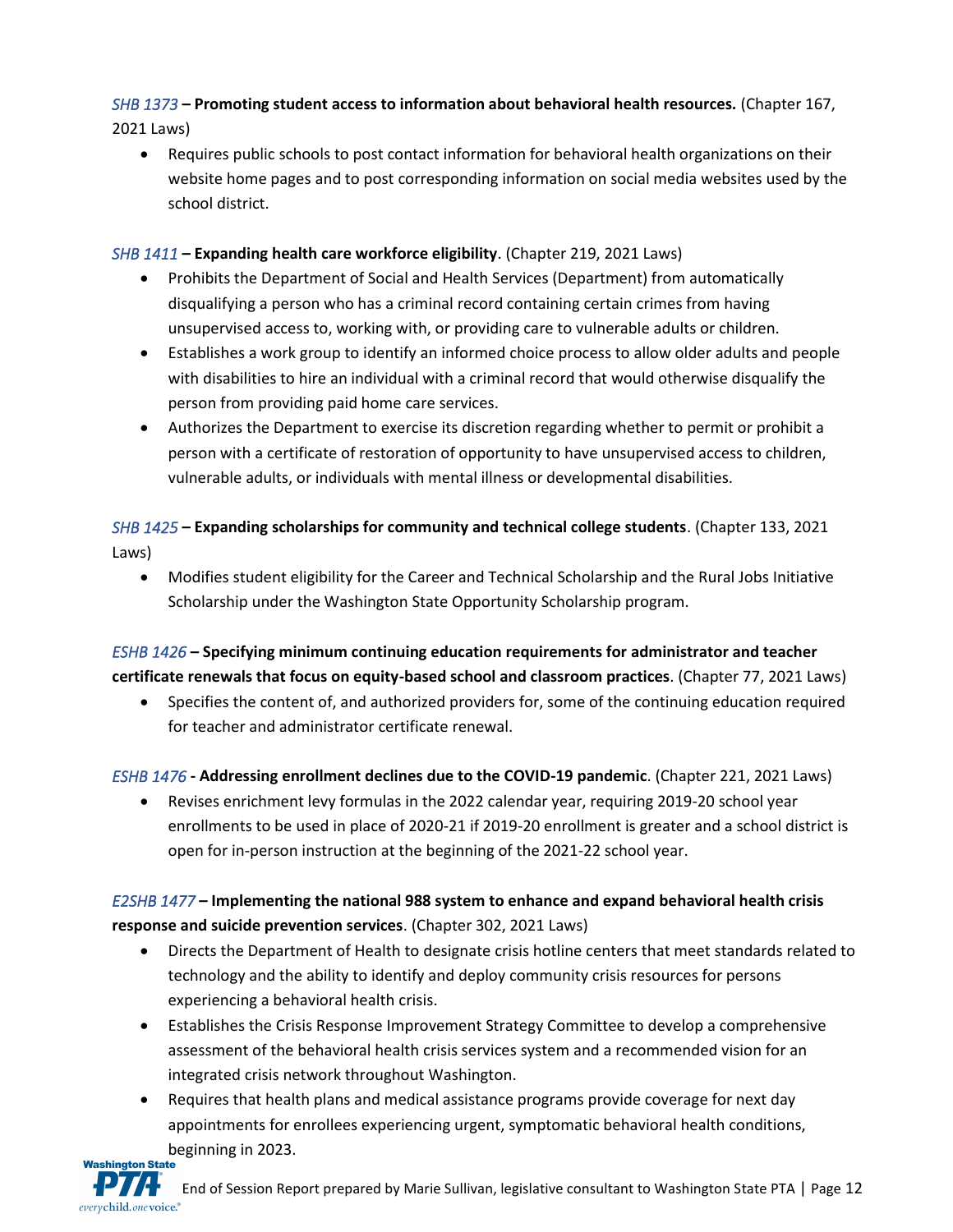- Establishes the Statewide 988 Behavioral Health Crisis Response Line Tax on phone lines to fund the crisis hotline centers and response services.
- Makes several appropriations to increase capacity for the existing crisis call centers and begin implementation of the crisis call center hub system and supporting technology.

#### *[SHB 1484](https://app.leg.wa.gov/billsummary?Year=2021&BillNumber=1484)* **– Building mapping system**. (Chapter 233, 2021 Laws)

• Repeals the requirement to have and update a statewide first responder school mapping system.

#### *[E2SHB 1504](https://app.leg.wa.gov/billsummary?BillNumber=1504&Initiative=false&Year=2021)* **– Modifying the workforce education investment act.** (Chapter 170, 2021 Laws)

- Adds workforce education and career connected learning as allowable uses of the Workforce Education Investment Account.
- Requires the Health Care Authority to establish a behavioral health workforce pilot program and provide training support grants to community mental health and substance use disorder treatment providers.
- Broadens the definition of "agency affiliated counselors" to include student interns.
- Requires that a portion of nonfederal funds in the Health Professional Loan Repayment program be prioritized for demographically underrepresented populations. Increases the cap on state match dollars for the Washington State Opportunity Scholarship Advanced Degrees Pathways Account to \$5 million per biennium.

### *[SSB 5030](https://app.leg.wa.gov/billsummary?BillNumber=5030&Initiative=false&Year=2021)* **– Developing comprehensive school counseling programs**. (Chapter 174, 2021 Laws) *[Full Bill](http://lawfilesext.leg.wa.gov/biennium/2021-22/Pdf/Bill%20Reports/Senate/5030-S%20SBR%20FBR%2021.pdf?q=20210523153725)  [Report](http://lawfilesext.leg.wa.gov/biennium/2021-22/Pdf/Bill%20Reports/Senate/5030-S%20SBR%20FBR%2021.pdf?q=20210523153725)*

- Each school district must develop and implement a written plan for a comprehensive school counseling program by the beginning of the 2022-23 school year. The school counseling program must be based on regularly updated standards developed by a national organization representing school counselors.
- Under the plan, 80 percent of a school counselor's time must be spent directly or indirectly with students.
- OSPI will help develop a plan and process for applicability to small school districts.

### *[ESSB 5044](https://app.leg.wa.gov/billsummary?BillNumber=5044&Initiative=false&Year=2021)* **– Concerning professional learning, equity, cultural competency, and dismantling institutional racism in the public school system.** (Chapter 197, 2021 Laws) *[Full Bill Report](http://lawfilesext.leg.wa.gov/biennium/2021-22/Pdf/Bill%20Reports/Senate/5044-S.E%20SBR%20FBR%2021.pdf?q=20210523155753)*

• The Professional Educator Standards Board (PESB) must develop or update cultural competency, diversity, equity, and inclusion (CCDEI) standards of practice for preparation, continuing education, and other training of school district staff and post it on its website. WSSDA must develop CCDEI standards for school director governance and post them on its website at no cost. WSSDA and PESB must collaborate to compare and align CCDEI standards. EOGOAC must, and the Office of Equity may, review the CCDEI standards.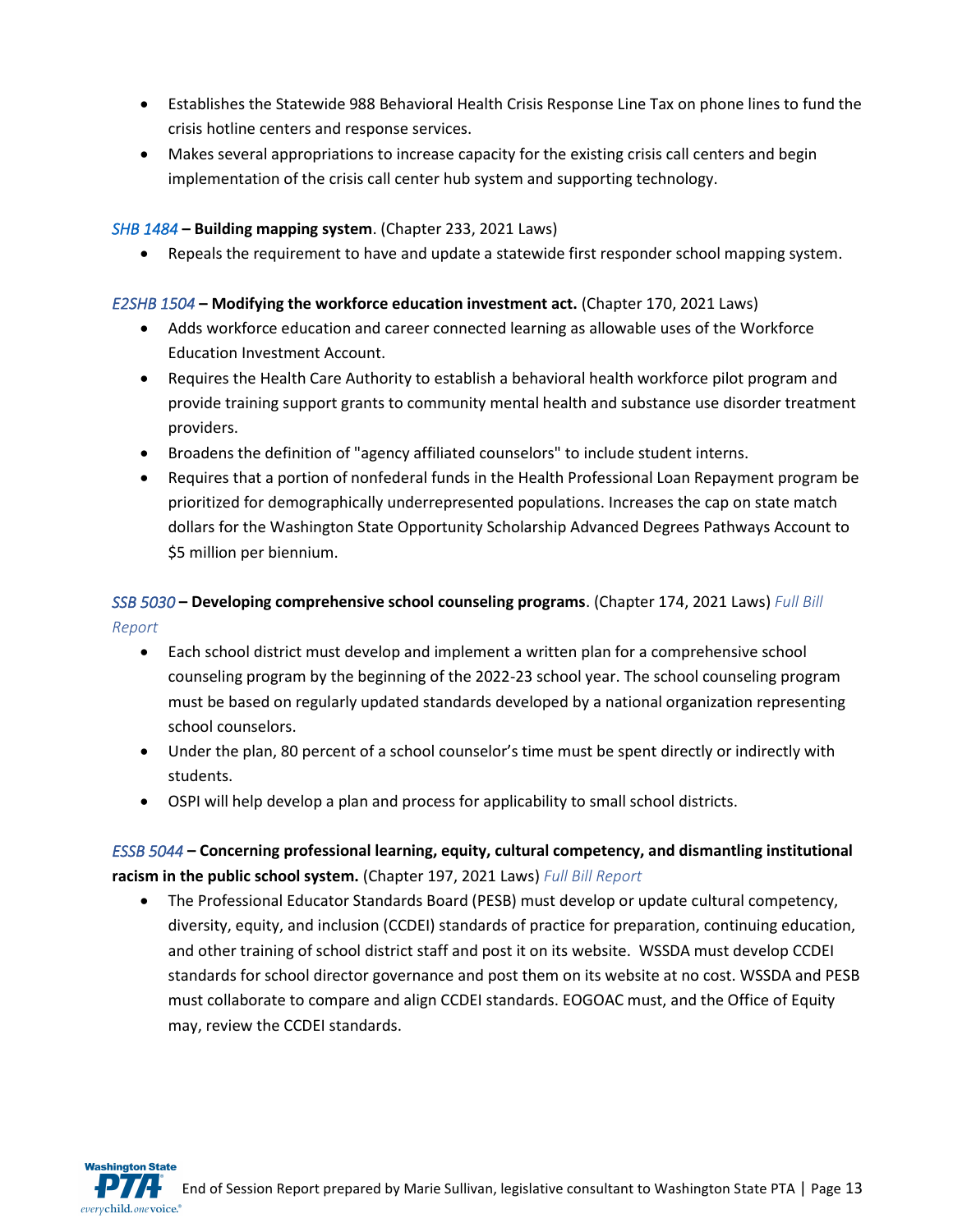### *[E2SSB 5051](https://app.leg.wa.gov/billsummary?BillNumber=5051&Initiative=false&Year=2021)* **– Concerning state oversight and accountability of peace officers and corrections officers**.

(Chapter 323, 2021 Laws) *[Full Bill Report](http://lawfilesext.leg.wa.gov/biennium/2021-22/Pdf/Bill%20Reports/Senate/5051-S2.E%20SBR%20FBR%2021.pdf?q=20210525164745)*

• The purpose and first priority of the CJTC is to establish and administer standards and processes for certification, suspension, and decertification of peace officers and corrections officers, with the goal of enhancing the integrity, effectiveness, and professionalism of peace officers and corrections officers, and ensuring that law enforcement and correctional services are delivered to the people of Washington in a manner that fully complies with the constitution and laws of this state and the United States.

### *[E2SSB 5052](https://app.leg.wa.gov/billsummary?BillNumber=5052&Initiative=false&Year=2021)* **– Concerning the creation of health equity zones**. (Chapter 262, 2021 Laws) *[Full Bill Report](http://lawfilesext.leg.wa.gov/biennium/2021-22/Pdf/Bill%20Reports/Senate/5052-S2.E%20SBR%20FBR%2021.pdf?q=20210524092245)*

• Subject to funding, DOH, in coordination with the Governor's Interagency Council on Health Disparities, local health jurisdictions, and accountable communities of health, must share and review relevant health and population data to identify, or allow communities to self-identify, potential health equity zones in the state and develop projects to meet the unique needs of each zone.

### *[SSB 5066](https://app.leg.wa.gov/billsummary?BillNumber=5066&Initiative=false&Year=2021)* **– Concerning a peace officer's duty to intervene**. (Chapter 321, 2021 Laws) *[Full Bill Report](http://lawfilesext.leg.wa.gov/biennium/2021-22/Pdf/Bill%20Reports/Senate/5066-S%20SBR%20FBR%2021.pdf?q=20210524092807)*

• An identifiable on-duty peace officer who witnesses another peace officer engaging or attempting to engage in the use of excessive force against another person must intervene when in a position to do so to end the excessive use of force.

# *[ESSB 5096](https://app.leg.wa.gov/billsummary?BillNumber=5096&Year=2021&Initiative=false)* **– Concerning an excise tax on gains from the sale or exchange of certain capital assets.**

(Chapter 196, 2021 Laws) *Full [Bill Report](http://lawfilesext.leg.wa.gov/biennium/2021-22/Pdf/Bill%20Reports/Senate/5096-S.E%20SBR%20FBR%2021.pdf?q=20210524093727)*

• Beginning January 1, 2022, an annual state net CGT is imposed on the sale or other voluntary exchange of long-term capital assets by individuals. The tax rate is 7.0 percent.

### *[E2SSB 5126](https://app.leg.wa.gov/billsummary?BillNumber=5126&Initiative=false&Year=2021)* **– Concerning the Washington climate commitment act.** (Chapter 316, 2021 Laws PV) *Full [Bill](http://lawfilesext.leg.wa.gov/biennium/2021-22/Pdf/Bill%20Reports/Senate/5126-S2.E%20SBR%20FBR%2021.pdf?q=20210524094334)  [Report](http://lawfilesext.leg.wa.gov/biennium/2021-22/Pdf/Bill%20Reports/Senate/5126-S2.E%20SBR%20FBR%2021.pdf?q=20210524094334)*

- Creates a "cap and invest" system to reduce greenhouse gas emissions.
- Establishes a governance structure to implement the state's climate commitment to provide accountability for achieving the state's emissions limits, a coordinated and strategic statewide approach to climate resilience, build an equitable and inclusive clean energy economy, and ensure the government provides clear policy and requirements, financial tools, and other mechanisms to support achieving those limits.
- Directs the Department of Ecology to conduct an environmental justice review every two years, beginning in 2023, to ensure the cap and invest program achieves reductions in criteria pollutants as well as GHG emissions in overburdened communities highly impacted by air pollution.
- Sets program, budget and timeline for reducing GHG emissions, and identifies entities for compliance purposes (including exemptions), and an offset credit program.
- Requires Ecology to establish an assistance program for offset projects on federally recognized tribal lands. The assistance may including funding or consultation to assess a project's technical feasibility, invest requirements, development, and operations costs, expected returns,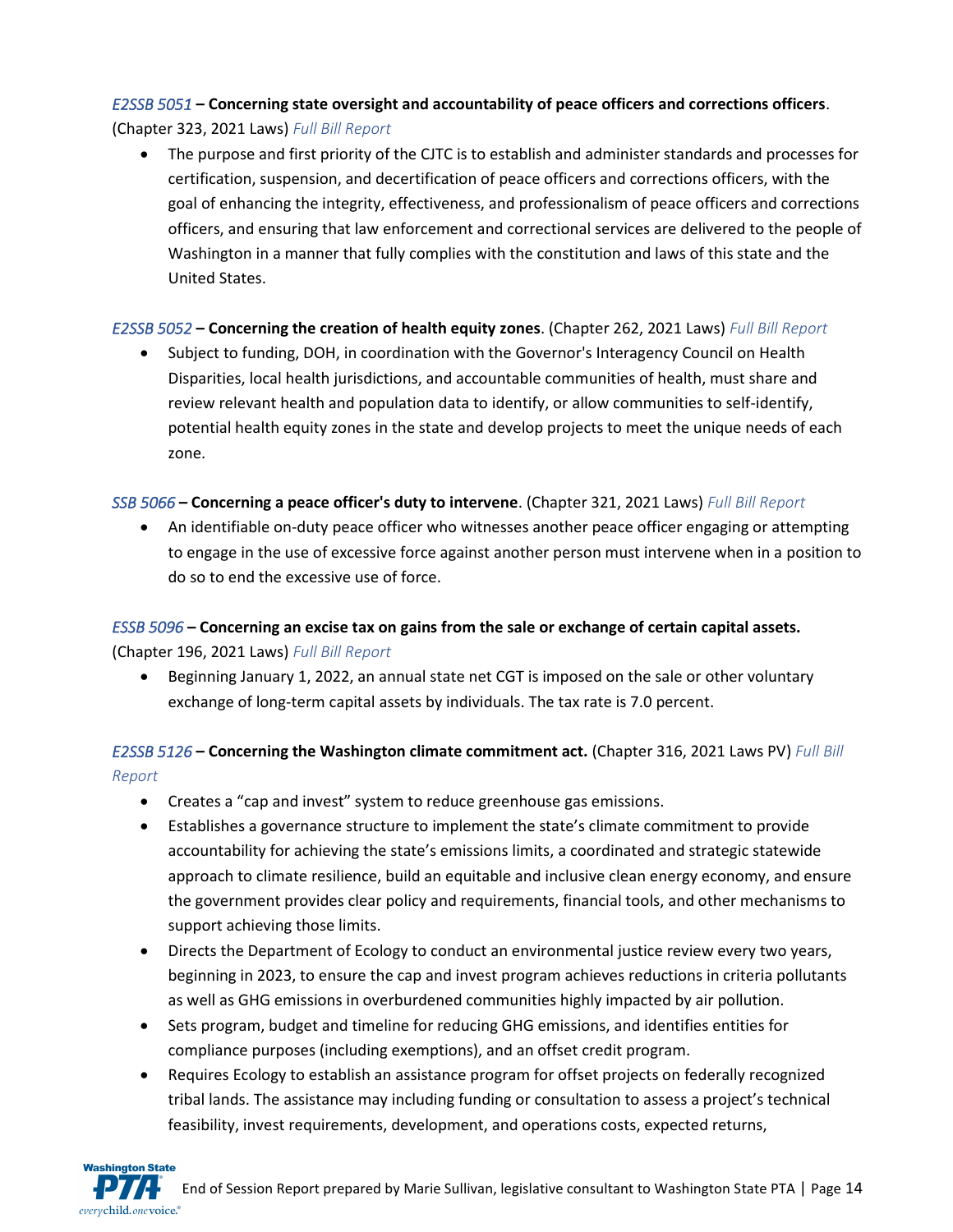administrative and legal hurdles, and project risks and pitfalls. The Legislature intends to provide not less than \$5 million in the operating budget for this purpose.

- Creates the Climate Commitment Account and describes eligible purposes and projects. One of the eligible purposes is capital investments in support of the relocation of tribes located in areas at heightened risk due to anticipated sea level rise, flooding, or other disturbances caused by climate change – for those specific purposes, the Legislature intended to dedicate at least \$50 million per biennium.
- Creates the Natural Climate Solutions Account to increase the resilience of the state's waters, forests, and other vital ecosystems to the impacts of climate change, conserve working forestlands at the risk of conversion, and increase their carbon pollution reduction capacity through sequestration, storage, and overall ecosystem integrity. Describes eligible projects and activities.
- Creates the Air Quality and Health Disparities Improvement Account to fund the air monitoring network and reduce health disparities in overburdened communities. The Legislature intends to dedicate not less than \$20 million per biennium to the account for these purposes.
- Includes expenditure targets for the Carbon Emissions Reduction Account, the Climate Commitment Account, the Natural Climate Solutions Account, and the Air Quality and Health Disparities Improvement Account:
	- $\circ$  Not less than 35 percent (and a goal of 40 percent) or total investments are provided to direct and meaningful benefits to vulnerable populations within overburdened communities.
	- $\circ$  An additional 10 percent minimum target is established for projects supported by tribal resolution, with priority to projects directly administered or proposed by a tribe.
	- $\circ$  For all of the accounts, "moneys ... may not be used for projects that would violate tribal treaty rights or result in significant long-term damage to critical habitat or ecological functions."
- Recognizes the siting and placement of new or expanded best-in-class facilities with lower carbon emitting processes is in the economic and environmental interests of the state and applies life-cycle analyses.
- Sets reporting periods, with the first analysis due December 1, 2029 by the Joint Legislative Audit and Review Committee regarding the first five years of the cap and invest program.

### *[E2SSB 5128](https://app.leg.wa.gov/billsummary?BillNumber=5128&Initiative=false&Year=2021)* **– Concerning student transportation funding during a local, state, or national emergency**. (Chapter 234, 2021 Laws; Effective date 5/10/2021) *[Full Bill Report](http://lawfilesext.leg.wa.gov/biennium/2021-22/Pdf/Bill%20Reports/Senate/5128-S2.E%20SBR%20FBR%2021.pdf?q=20210524095115)*

• If a charter school, state-tribal compact school, or school district is providing full remote or partial remote instruction due to a local, state, or national emergency that causes a substantial disruption to full in-person instruction, the school or school district may use student transportation allocations to provide expanded services to students, regardless of whether those students would qualify as eligible students.

### *[ESB 5135](https://app.leg.wa.gov/billsummary?BillNumber=5135&Year=2021&Initiative=false)* **– Concerning unlawfully summoning a police officer**. (Chapter 330, 2021 Laws) *[Full Bill Report](http://lawfilesext.leg.wa.gov/biennium/2021-22/Pdf/Bill%20Reports/Senate/5135.E%20SBR%20FBR%2021.pdf?q=20210524094708)*

• A person may bring a civil action for damages against any person who knowingly causes a law enforcement officer to arrive at a location to contact another person with the intent to:

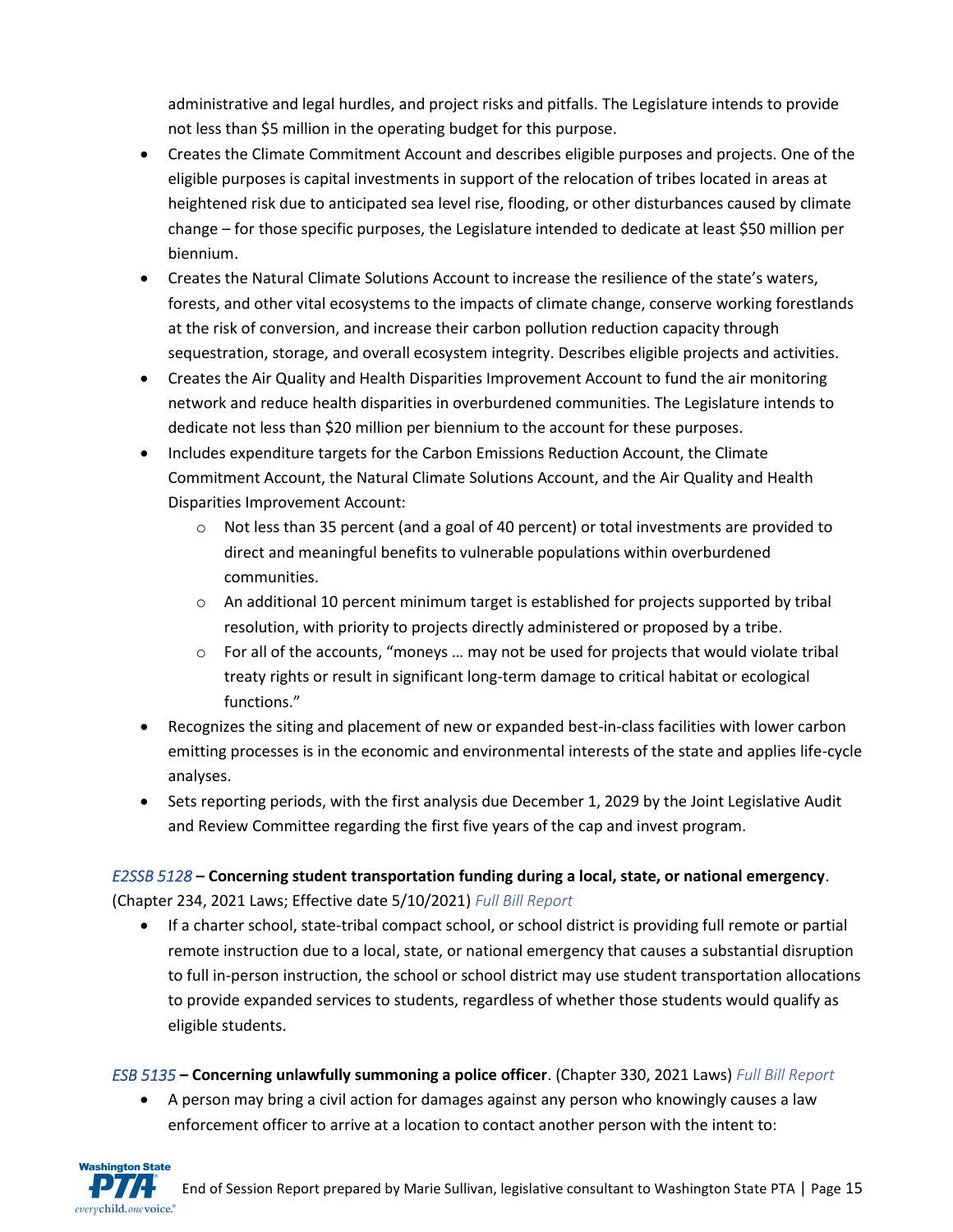### *[E2SSB 5141](https://app.leg.wa.gov/billsummary?BillNumber=5141&Initiative=false&Year=2021)* **– Implementing the recommendations of the environmental justice task force**. (Chapter 314,

2021 Laws) *[Full Bill Report](http://lawfilesext.leg.wa.gov/biennium/2021-22/Pdf/Bill%20Reports/Senate/5141-S2.E%20SBR%20FBR%2021.pdf?q=20210524095509)*

- The departments of Agriculture, Commerce, Ecology, Health, Natural Resources, and Transportation and the Puget Sound Partnership (covered agencies) must apply and comply with specified environmental justice requirements with respect to agency activities.
- Creates the Environmental Justice Council; states membership, including four of the members must represent federally recognized Indian tribes.

#### *[SSB 5151](https://app.leg.wa.gov/billsummary?BillNumber=5151&Initiative=false&Year=2021)* **– Concerning foster care and childcare licensing by the department of children, youth, and families**. (Chapter 304, 2021 Laws PV) *[Full Bill Report](http://lawfilesext.leg.wa.gov/biennium/2021-22/Pdf/Bill%20Reports/Senate/5151-S%20SBR%20FBR%2021.pdf?q=20210524095947)*

• Among other issues, the outdoor nature-based childcare program, which was a pilot, is made permanent.

### *[SB 5184](https://app.leg.wa.gov/billsummary?BillNumber=5184&Year=2021&Initiative=false)* **– Establishing a building point of contact in all K-12 public schools for students in foster care**.

(Chapter 95, 2021 Laws) *[Full Bill Report](http://lawfilesext.leg.wa.gov/biennium/2021-22/Pdf/Bill%20Reports/Senate/5184%20SBR%20FBR%2021.pdf?q=20210524100445)*

• Each K-12 public school must establish a contact in each elementary, middle, and high school building for students in foster care.

*[E2SSB 5194](https://app.leg.wa.gov/billsummary?BillNumber=5194&Initiative=false&Year=2021)* **– Providing for equity and access in the community and technical colleges**. (Chapter 272, 2021 Laws) *[Full Bill Report](http://lawfilesext.leg.wa.gov/biennium/2021-22/Pdf/Bill%20Reports/Senate/5194-S2.E%20SBR%20FBR%2021.pdf?q=20210524100632)*

• Beginning in 2022, all community & technical colleges must submit to the State Board for Community & Technical Colleges strategic plans for achieving diversity, equity, and inclusion on their campuses.

### *[E2SSB 5227](https://app.leg.wa.gov/billsummary?BillNumber=5227&Initiative=false&Year=2021)* **– Requiring diversity, equity, inclusion, and antiracism training and assessments at institutions of higher education**. (Chapter 275, 2021 Laws) *[Full Bill Report](http://lawfilesext.leg.wa.gov/biennium/2021-22/Pdf/Bill%20Reports/Senate/5227-S2.E%20SBR%20FBR%2021.pdf?q=20210524155416)*

• A professional development program on diversity, equity, and inclusion (DEI), and antiracism for faculty and staff is established at each public institution of higher education.

### *[E2SSB 5237](https://app.leg.wa.gov/billsummary?BillNumber=5237&Initiative=false&Year=2021)* **– Expanding accessible, affordable childcare and early childhood development programs**. (Chapter 199, 2021 Laws) *[Full Bill Report](http://lawfilesext.leg.wa.gov/biennium/2021-22/Pdf/Bill%20Reports/Senate/5237-S2.E%20SBR%20FBR%2021.pdf?q=20210524155651)*

• The Fair Start for Kids Account is created, and expenditures from the account may be used only for childcare and early learning purposes. A non-exhaustive list of spending goals and strategies for the account is specified.

### *[SSB 5249](https://app.leg.wa.gov/billsummary?BillNumber=5249&Initiative=false&Year=2021)* **– Supporting mastery-based learning.** (Chapter 144, 2021 Laws) *[Full Bill Report](http://lawfilesext.leg.wa.gov/biennium/2021-22/Pdf/Bill%20Reports/Senate/5249-S%20SBR%20FBR%2021.pdf?q=20210524160635)*

• Expands the Mastery-Based Learning Work Group; by December 10, 2021, the work group shall develop a "Washington State profile of a graduate" describing the skills a student should have developed by the time they graduate high school.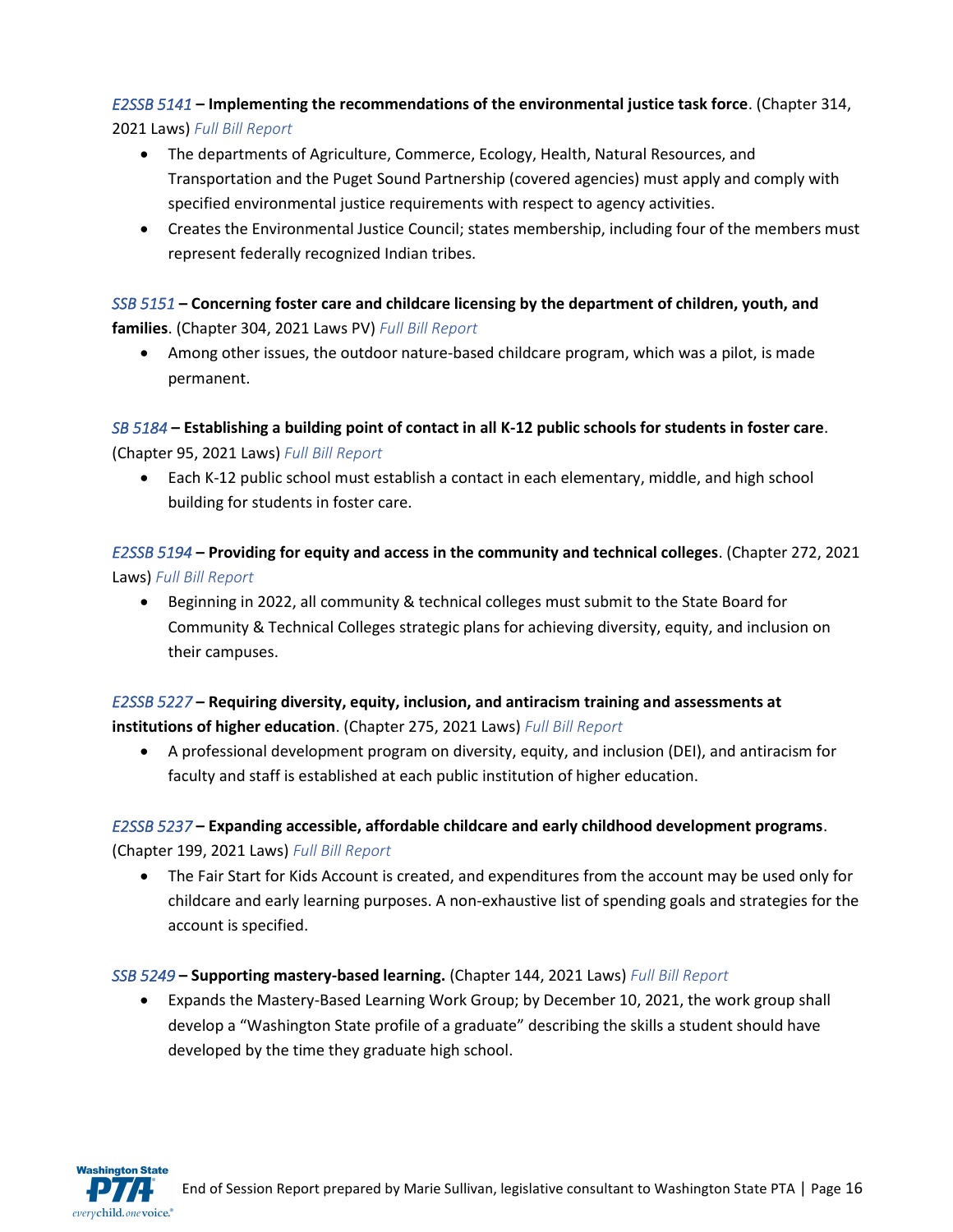#### *[E2SSB 5259](https://app.leg.wa.gov/billsummary?BillNumber=5259&Initiative=false&Year=2021)* **– Concerning law enforcement data collection**. (Chapter 326, 2021 Laws) *[Full Bill Report](http://lawfilesext.leg.wa.gov/biennium/2021-22/Pdf/Bill%20Reports/Senate/5259-S2.E%20SBR%20FBR%2021.pdf?q=20210524160846)*

• The Office of the Attorney General (AGO) must establish an advisory group to assist with the design, development, and implementation of a statewide use of force data program.

### *[SB 5299](https://app.leg.wa.gov/billsummary?BillNumber=5299&Initiative=false&Year=2021)* **– Allowing the use of computer science credits for the purpose of graduation requirements**. (Chapter 307, 2021 Laws) *[Full Bill Report](http://lawfilesext.leg.wa.gov/biennium/2021-22/Pdf/Bill%20Reports/Senate/5299%20SBR%20FBR%2021.pdf?q=20210524161200)*

• To meet graduation requirements, a student may substitute a computer science course aligned to state computer science learning standards as an alternative to either a third-year mathematics or a third-year science course under certain conditions.

*[ESSB 5321](https://app.leg.wa.gov/billsummary?BillNumber=5321&Initiative=false&Year=2021)* **– Expanding access to the college bound scholarship**. (Chapter 283, 2021 Laws; Effective date 5/12/2021) *[Full Bill Report](http://lawfilesext.leg.wa.gov/biennium/2021-22/Pdf/Bill%20Reports/Senate/5321-S.E%20SBR%20FBR%2021.pdf?q=20210524161428)*

• The requirement that a student sign a pledge in order to be eligible for the College Bound Scholarship (CBS) is eliminated. The Legislature intends to create a statutory contractual right for students who fulfill the CBS requirements.

### *[ESSB 5353](https://app.leg.wa.gov/billsummary?BillNumber=5353&Initiative=false&Year=2021)***, Creating a partnership model that facilitates community engagement with law enforcement**. (Chapter 327, 2021 Laws) *[Full Bill Report](http://lawfilesext.leg.wa.gov/biennium/2021-22/Pdf/Bill%20Reports/Senate/5353-S.E%20SBR%20FBR%2021.pdf?q=20210524161928)*

• The Department of Commerce (Commerce) is directed to create and maintain a grant program to foster community engagement through neighborhood organizing, law enforcement and community partnerships, youth mobilization, and business engagement.

*[2SSB 5383](https://app.leg.wa.gov/billsummary?BillNumber=5383&Initiative=false&Year=2021)* **– Authorizing a public utility district to provide retail telecommunications services in unserved areas under certain conditions**. (Chapter 293, Laws of 2021) *[Full Bill Report](http://lawfilesext.leg.wa.gov/biennium/2021-22/Pdf/Bill%20Reports/Senate/5383-S2%20SBR%20FBR%2021.pdf?q=20210524162308)*

• Wholesale Telecommunications Services. PUD authority to provide wholesale telecommunications services is expanded to allow a PUD to provide such services:

### *[ESSB 5405](https://app.leg.wa.gov/billsummary?BillNumber=5405&Initiative=false&Year=2021)* **– Instructing the joint legislative audit and review committee to perform racial equity analyses**. (Chapter 310, 2021 Laws PV) *[Full Bill Report](http://lawfilesext.leg.wa.gov/biennium/2021-22/Pdf/Bill%20Reports/Senate/5405-S.E%20SBR%20FBR%2021.pdf?q=20210524162723)*

• JLARC must incorporate a racial equity analysis, or note if a racial equity analysis is not necessary or appropriate, in its performance audits, sunset reviews, and other audits or reports. JLARC may work with the Office of Equity, the Governor's Office of Indian Affairs, the LGBTQ Commission, and the Washington State Women's Commission, and ethnic commissions to design the racial equity analysis.

### *[SB 5430](https://app.leg.wa.gov/billsummary?BillNumber=5430&Initiative=false&Year=2021)* **– Concerning the advanced college tuition payment program.** (Chapter 248, 2021 Laws) *[Full Bill](http://lawfilesext.leg.wa.gov/biennium/2021-22/Pdf/Bill%20Reports/Senate/5430%20SBR%20FBR%2021.pdf?q=20210524162936)  [Report](http://lawfilesext.leg.wa.gov/biennium/2021-22/Pdf/Bill%20Reports/Senate/5430%20SBR%20FBR%2021.pdf?q=20210524162936)*

• The Guaranteed Education Tuition (GET) committee must adopt a GET unit price of no more than 10 percent, including administrative fees, above the current unit payout value, as described.

**Washington State**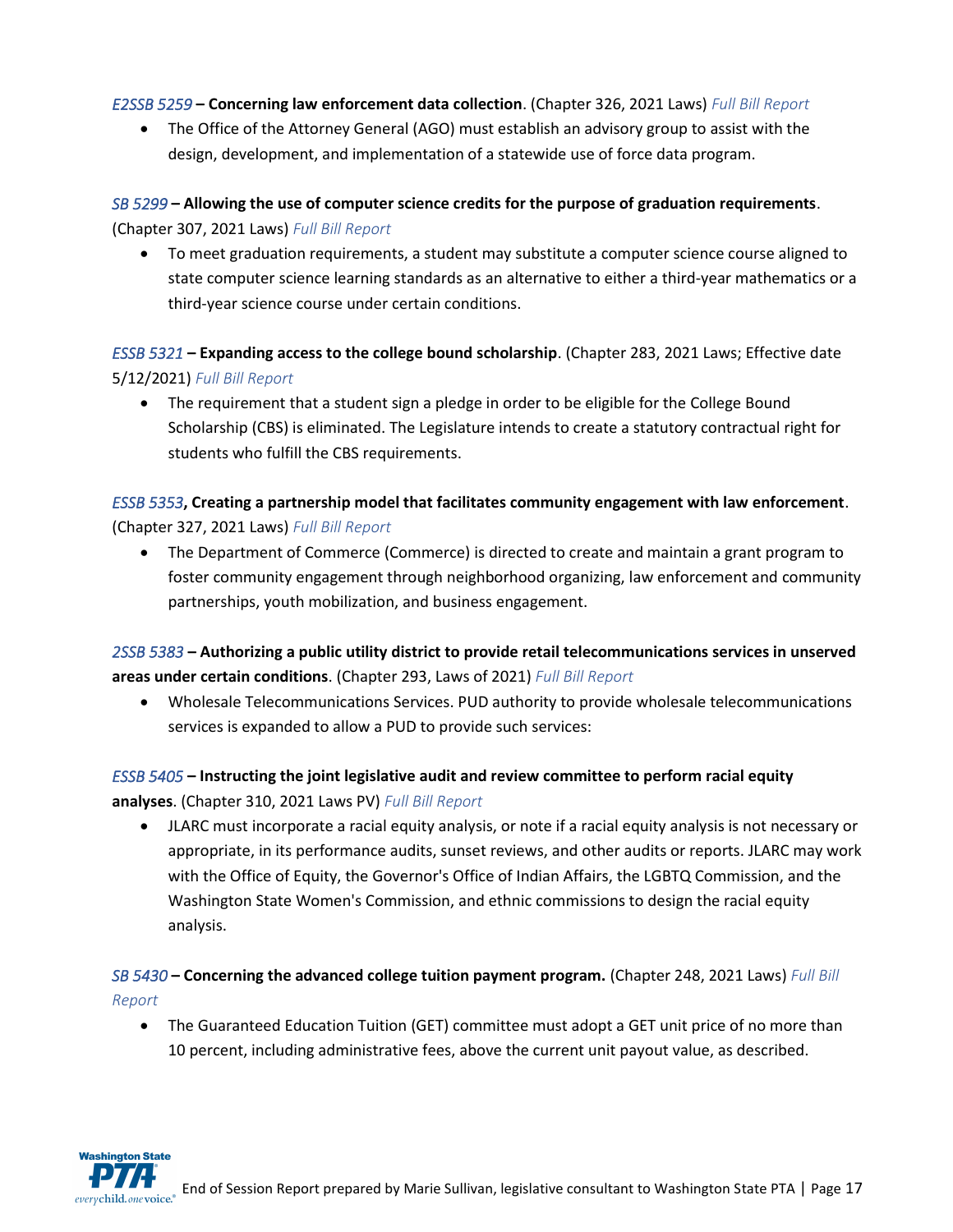# Bills that Create Work Groups, Task Forces and Reports

• [SSB 5249](https://app.leg.wa.gov/billsummary?BillNumber=5249&Initiative=false&Year=2021) – supporting mastery-based learning.

By December 10, 2021, the Mastery-Based Learning Work Group (which is extended and expanded under this bill) shall develop a "Washington state profile of a graduate," describing the crossdisciplinary skills a student should have developed by the time they graduate high school. Members of the work group are named; the work group must consult with students, families and educators who have been underserved by the education system; seek guidance from the EOGOAC; and consult with representatives from postsecondary education and training programs, labor, and industry, and seek input from the Council of Presidents and the Washington Association of Colleges for Teacher Education.

# Bills that Require WSSDA Model Policies and Procedures

- [SHB 1085](https://app.leg.wa.gov/billsummary?BillNumber=1085&Initiative=false&Year=2021) relating to individual student health plans for epilepsy and other seizure disorders. By December 15, 2021, WSSDA, in consultation with OSPI, shall adopt a model policy and procedure that school districts may use to implement the requirements of Section 1 of the act. Section 1 includes the development of policies for students with epilepsy or other seizure disorders and includes development of an individual student health plan and training for staff and parent-designated adults.
- [SHB 1363](https://app.leg.wa.gov/billsummary?BillNumber=1363&Year=2021&Initiative=false) relating to policies and resources to address secondary traumatic stress in the K-12 work force.

By August 1, 2021, WSSDA must develop a model policy and procedure, posted to its website, which includes the following:

- (a) A commitment to support mental health in the workplace;
- (b) Promotion of a positive workplace climate with a focus on diversity and inclusion;
- (c) Establishment of a district-wide workforce mental health committee with the following functions:
	- (i) Share secondary traumatic stress, stress management, and other mental health resources and supports available through the 34 office of the superintendent of public instruction, the educational 35 service districts, and the school employees' benefits board created in RCW 41.05.740;
	- (ii) Share links to a secondary traumatic stress self-assessment tool and any associated resources;
	- (iii) Report to the school district board of directors at least once per year with a summary of committee activities;
- (d) Regular assessment of district-level and school building level implementation of the policy and procedures that includes input from the workforce; and
- (e) Provision of appropriate resources and training to schools and staff for continuous improvement.

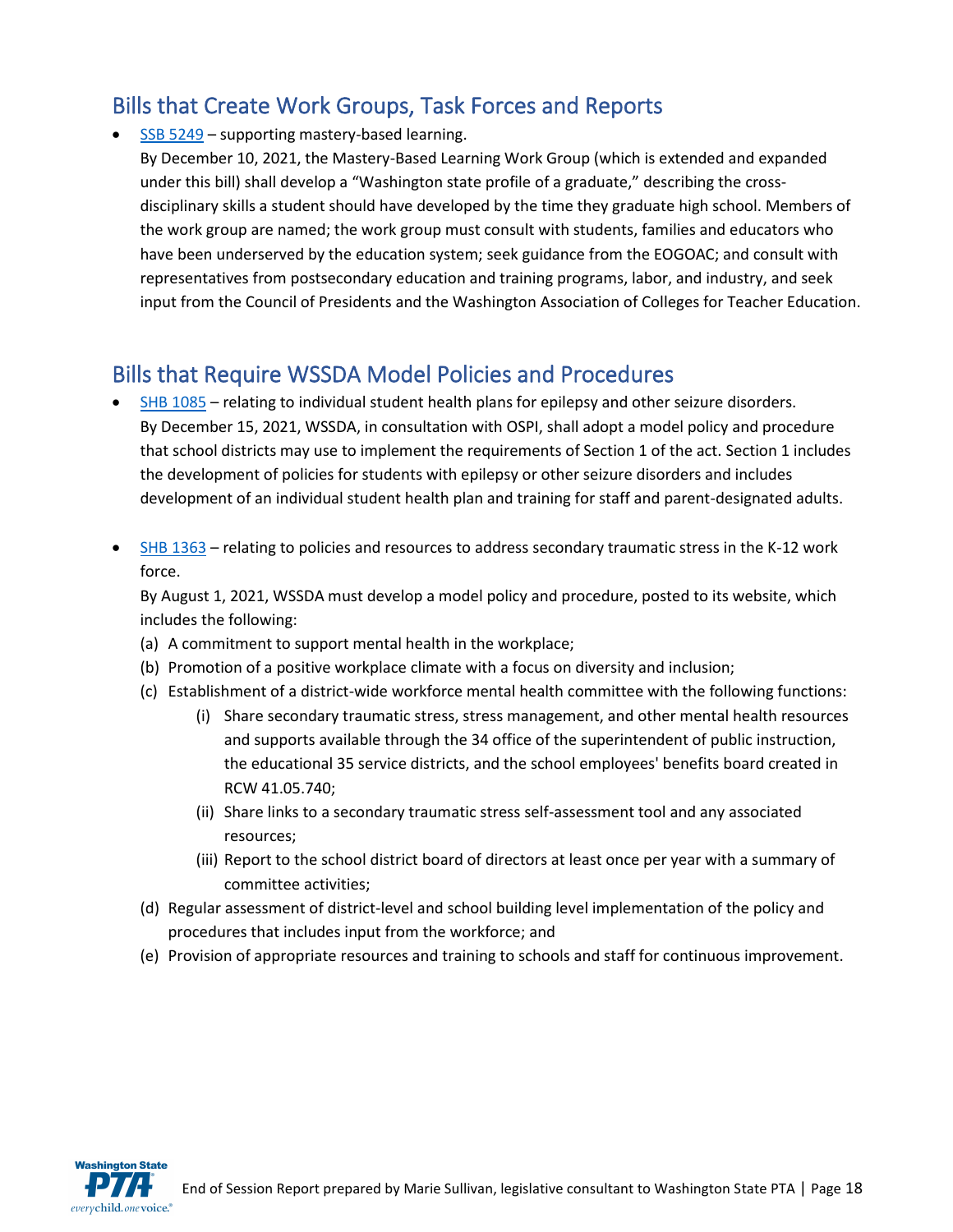# Bills that Didn't Pass

#### Mental, physical health & SEL

- HB 1392 would have established two emergency crisis assistance teams to support public safety and provide mobile mental health crisis intervention for crises involving mental illness, homelessness, and addiction.
- HB 1444 would have extended counseling and trauma-informed supports to students who were impacted by the COVID-19 pandemic.

#### Closing the Digital Divide

• 2SHB 1263 would have created a rural infrastructure program, including access to broadband; school districts would have been eligible for infrastructure grants.

#### Special Education & Resources

• SSB 5376 would have required school districts to make information about the Education Ombuds program available prior to and during the school year.

#### Preventing Gun Violence & Suicide

- HB 1134 would have allowed the Washington State Patrol to dispose of forfeited firearms.
- HB 1164/SSB 5078 would have limited high capacity magazines.
- HB 1229/SB 5217 would have prohibited the purchase, sales and ownership of assault weapons, with some exceptions.
- 2SHB 1354 would have created a Suicide Review Team analysis, including access to lethal means in youth suicide.

#### Mitigating Climate Change

- E2SHB 1099 would have added climate change to the state's Growth Management Act.
- ESHB 1241 would have made comprehensive changes to the state's Growth Management Act, including a requirement for meaningful and timely consultation between local governments and federally recognized Indian tribes on comprehensive plan updates.

### Universal Screening for Highly Capable Students

• HB 1404 would have created a program of universal screening for highly capable students; required updated professional development; and made changes to teacher preparation programs.

### Career-connected, STEM, CTE

- HB 1415 would have increased the skill center class size ratio under the prototypical school funding formula.
- HB 1536 would have created an ESD-based regional apprenticeship program, with at least two industries or professions per ESD.

### COVID-19 Response for Students

- SHB 1336 would have required school districts to prioritize the resumption of in-person instruction to certain students following any emergency.
- SB 5037 would have established transparent school opening metrics tied to COVID-19 prevalence.
- 2SSB 5147 would have established several pilot programs, including the use of an alternative or "balanced" school calendar.

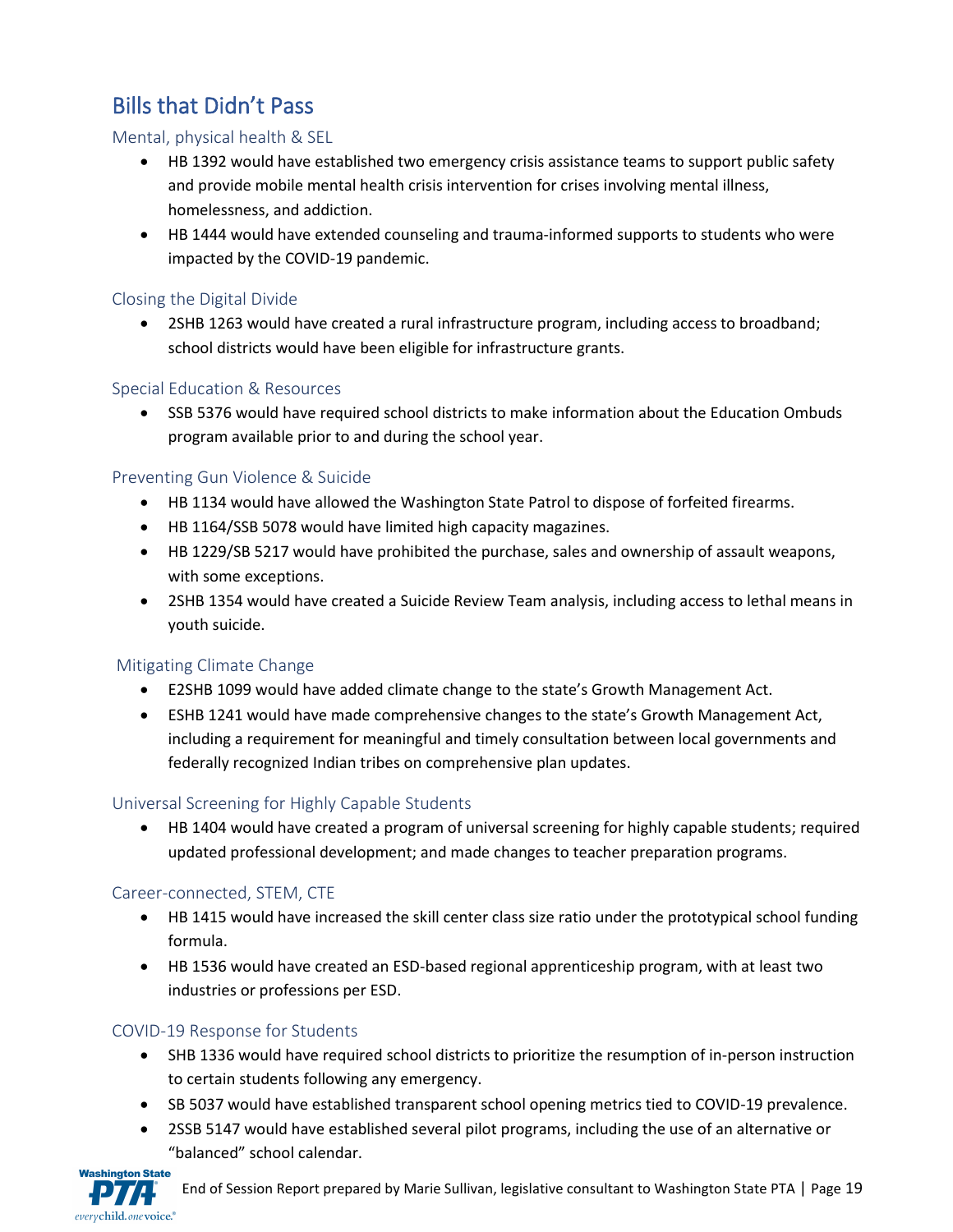• 2SSB 5265 would have created a "bridge year pilot program" for students in the classes of 2020 or 2021 who wanted an additional year of high school before graduating.

#### Dual Credit & High School Graduation

• SHB 1162 would have decreased the number of credits required to graduate from 24 to 20, as long as the 17 core credits/subjects were earned; and would have added a portfolio pathway to graduation.

#### General Education Watch List

- HB 1149 would have required OSPI to develop a public health knowledge and skills learning standard for students in grades 9-12.
- HB 1446 would have created an outdoor, nature-based education pilot program.
- SB 5043 would have created an option for school districts with more than 2,000 students to provide housing to school district employees.
- SB 5161 would have set a firm date for implementation of Since Time Immemorial curriculum and engagement with Indian tribes and public schools.

#### Higher Education Access & Affordability

- HB 1517 would have expanded the Washington College Grant award program.
- SSB 5288 would have increased access to the Washington opportunity scholarship program.

#### Resolutions (in support)

- HB 1058 would have modified the sales and use tax for cultural access programs by allowing the tax to be imposed by a councilmanic or commission authority defining timelines and priorities for action and funding.
- HB 1195/SB 5443 would have extended the timeframe for establishing charter schools in Washington state.

#### School Construction & Simple Majority

- HB 1226 would have reduced the threshold to pass a school bond from 60 percent to a majority of voters. This was coupled with a Constitutional amendment: HJR 4200.
- HB 1235 would have exempted school districts from the state portion of sales and use taxes on school construction.
- SSB 5181 would have given school districts serving low-income communities alternatives for financing their facilities, including the use of new market tax credits.
- SB 5386 would have reduced the threshold to pass a school bond from 60 percent to 55 percent. This was coupled with a Constitutional amendment: SJR 8204.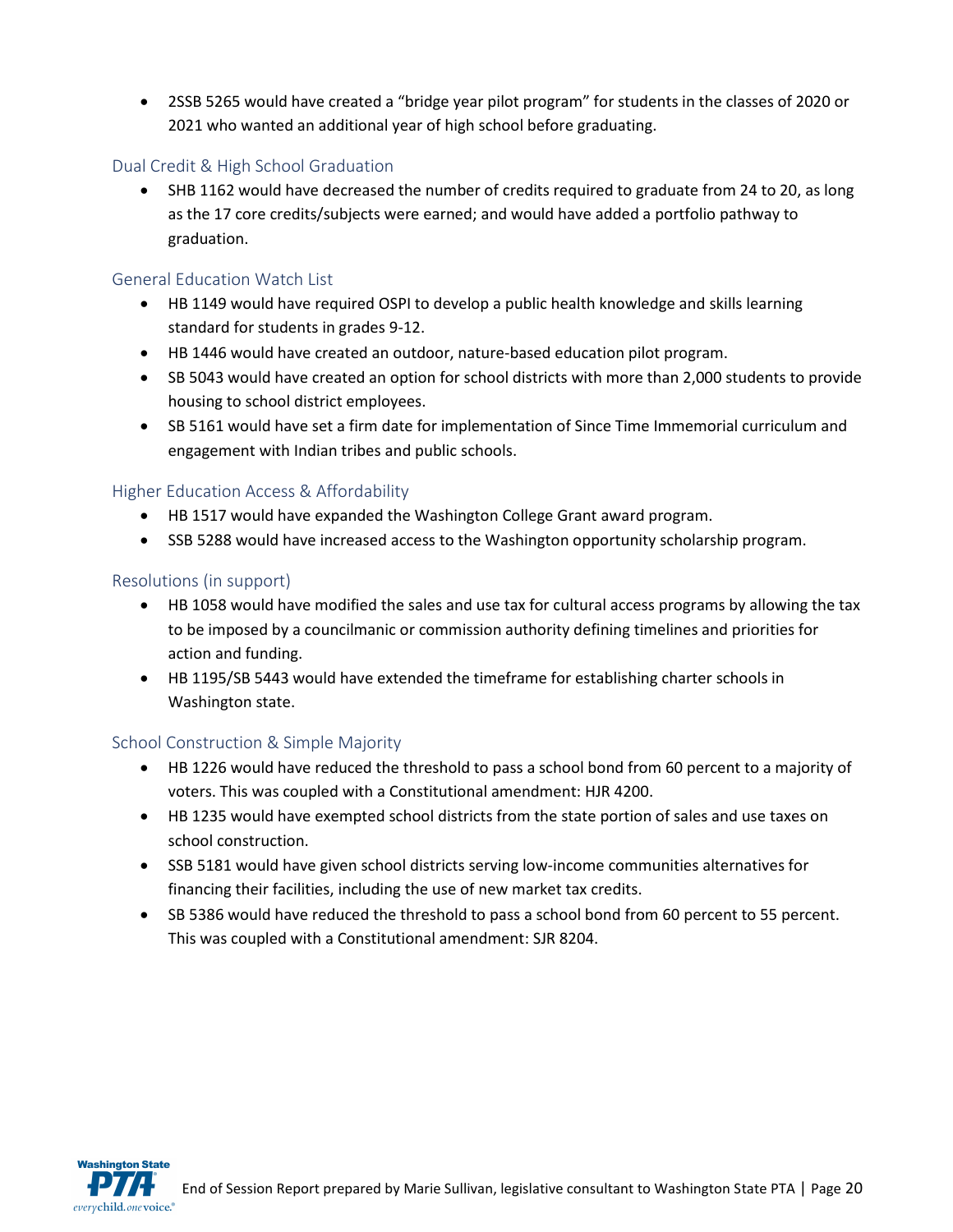# 2021-23 Operating Budget – Provisos

When the Legislature left town on April 25<sup>th</sup>, it passed a two-year spending plan for fiscal years ending June 30<sup>th</sup> in 2022 and 2023, respectively, and an updated 2021 supplemental budget. The following is related to new policy-level appropriations of possible interest beyond budget items on pages 2-4.

#### ESSB 509[2 hyperlink](http://lawfilesext.leg.wa.gov/biennium/2021-22/Pdf/Bills/Session%20Laws/Senate/5092-S.SL.pdf?q=20210603143019) Session Law.

#### Policy-Level Additions

#### **Section 127, Attorney General – Youth Tip Line**

(17) \$1,485,000 of the general fund—state appropriation for fiscal year 2022 and \$958,000 of the general fund—state appropriation for fiscal year 2023 are provided solely for implementation of a program for receiving and responding to tips from the public regarding risks or potential risks to the safety or well-being of youth, called the YES tip line program. Risks to safety or well-being may include, but are not limited to, harm or threats of harm to self or others, sexual abuse, assault, rape, bullying or cyberbullying, substance use, and criminal acts. Any person contacting the YES tip line, whether for themselves or for another person, must receive timely assistance and not be turned away. The program must operate within the guidelines of this subsection. (See Session Law for full details.)

#### **Section 129, Department of Commerce – Childcare and Digital Navigators**

(44) \$500,000 of the general fund—state appropriation for fiscal year 2022 and \$500,000 of the general fund—state appropriation for fiscal year 2023 are provided solely for grants and associated technical assistance and administrative costs to foster collaborative partnerships that expand childcare capacity in communities. **Eligible applicants include** nonprofit organizations, **school districts**, educational service districts, and local governments. These funds may be expended only after the approval of the director of the department of commerce and must be used to support planning and activities that help communities address the shortage of childcare, prioritizing partnerships serving in whole or in part areas identified as childcare access deserts.

(46) \$7,500,000 of the general fund—state appropriation for fiscal year 2022 is provided solely for the department to provide grants to **entities that provide digital navigator services, devices, and subscriptions**. These services must include but are not limited to one-on-one assistance for people with limited access to services, including individuals seeking work, families supporting students, English language learners, Medicaid clients, people experiencing poverty, and elders. Of the amounts provided in this subsection, the department must prioritize allocating \$1,500,000 as grants or portions of grants that serve Medicaid clients.

#### **Section 501, OSPI – Diversity, Equity & Inclusion**

(4)(l) \$150,000 of the general fund—state appropriation for fiscal year 2022 and \$150,000 of the general fund—state appropriation for fiscal year 2023 are provided solely for a **tribal liaison** at the office of the superintendent of public instruction to facilitate access to and **support enrollment in career connected learning opportunities for tribal students**, including career awareness and exploration, career preparation, and career launch programs, as defined in RCW 28C.30.020, so that tribal students may receive high school or college credit to the maximum extent possible.

(4)(o) \$200,000 of the general fund—state appropriation for fiscal year 2022 and \$200,000 of the general fund—state appropriation for fiscal year 2023 are provided solely for the office of the superintendent of public instruction to **provide statewide coordination towards multicultural, culturally responsive, and anti- racist education to support academically, socially, and culturally literate learners**. The office must

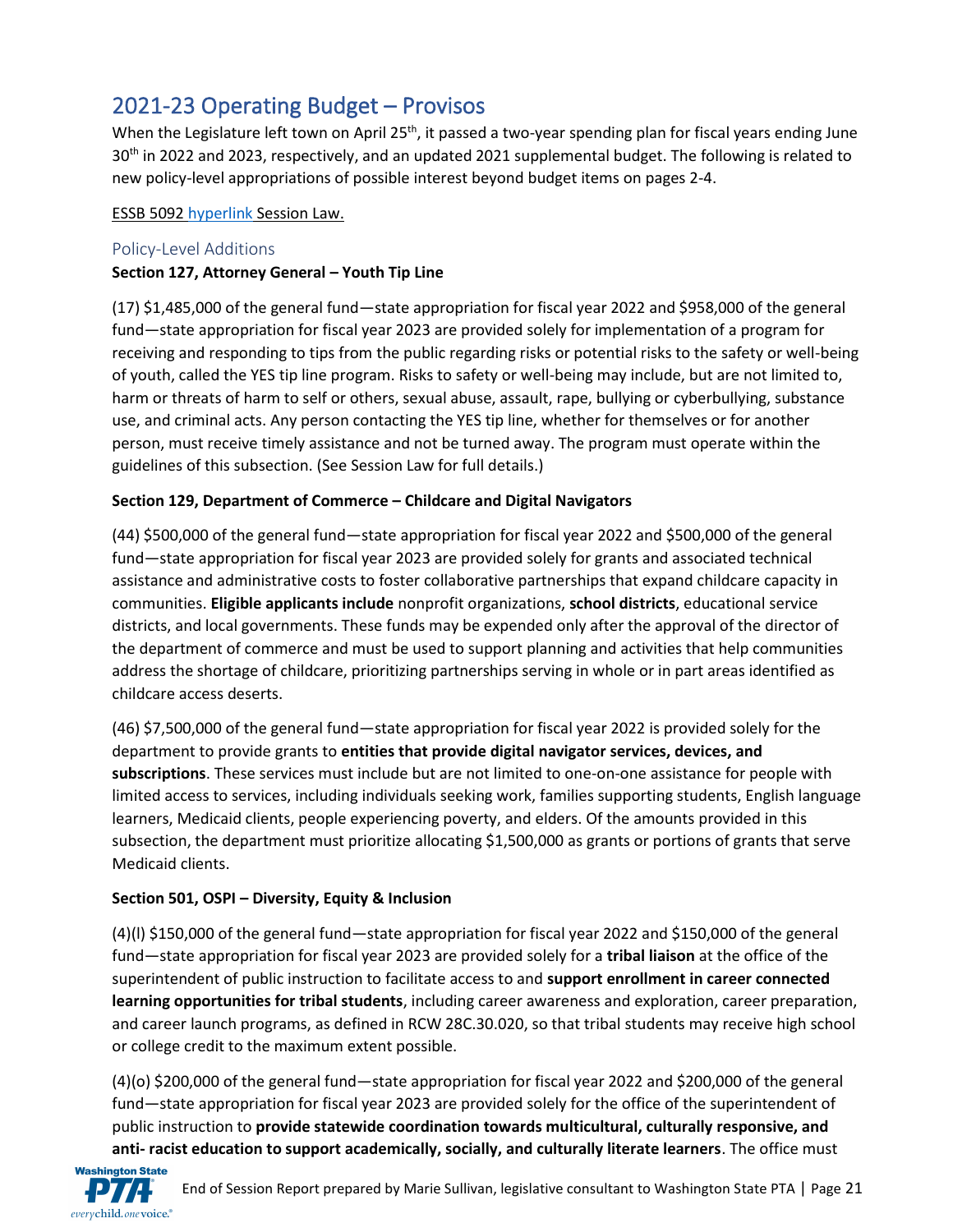engage community members and key interested parties to: (i) Develop a clear definition and framework for African American studies to guide instruction in grades seven through twelve; (ii) Develop a plan for aligning African American studies across all content areas; and (iii) Identify professional development opportunities for educators and administrators to build capacity in creating high quality learning environments centered in belonging and racial equity, anti-racist approaches, and asset-based methodologies that pull from all students' cultural funds of knowledge.

#### **Section 522, OSPI – Grants and Pass Through Funding**

- (1) \$4,894,000 in FY2022 and \$4,894,000 in FY2023 to administer programs and grants which increase equitable access to **dual credit programs**. By November 2022, OSPI shall submit a report to relevant legislative committees describing options for entering into statewide agreements with dual credit exam companies that will reduce the overall costs for all students and eliminate costs for students who are low income.
- (30) Within existing resources, the office shall develop recommendation to the legislature to merge the grant programs and specific appropriations of pass-through funding for certain activities or entities in this section into a competitive grant 33 funding process in future biennia. A competitive process must allocate funding using the following five separate categories:
	- (a) Student supports and safety. Programs under this category will support the mental, socialemotional, and physical safety of students;
	- (b) Educator growth and development. Programs under this category will support the recruitment and retention of educators, and support their continual professional growth;
	- (c) Curricula development, dissemination, and supports. Programs under this category will support the development, implementation, and continuous improvement of curricula and other programs specific to state learning standards and content areas;
	- (d) Eliminating inequitable student outcomes. Programs under this category will increase outcomes for specific student groups, including students experiencing homelessness or foster care; and
	- (e) Graduation success and preparation for postsecondary pathways. Programs under this category will increase access to graduation pathways aligned with students' postsecondary goals and support for each student to graduate ready to achieve those goals. These may include dual credit programs; dropout prevention, intervention, and reengagement programs; core plus programs; and other high demand career and technical education programs.

### Work Groups, Task Forces, Reports created in the Biennial Budget **Section 951 – creation of a Salary Review and Rebase Work Group**

(1) In preparation for the salary review and rebase required in RCW 28A.150.412, the office of the superintendent of public instruction shall convene a K-12 basic education compensation advisory committee to develop recommendations to the governor and the legislature that supports recruiting and retaining a multicultural and multilingual educator workforce, including but not limited to:

- (a) Compensation updates to K-12 basic education salaries based on a comparable wage data analysis;
- (b) Updates to regionalization data, including consideration of a hedonic wage model and other improvements to better reflect regional differences, address differences in recruiting and retention, incorporate data from neighboring communities in other states where appropriate, and mitigate boundary effects of regionalization policies;

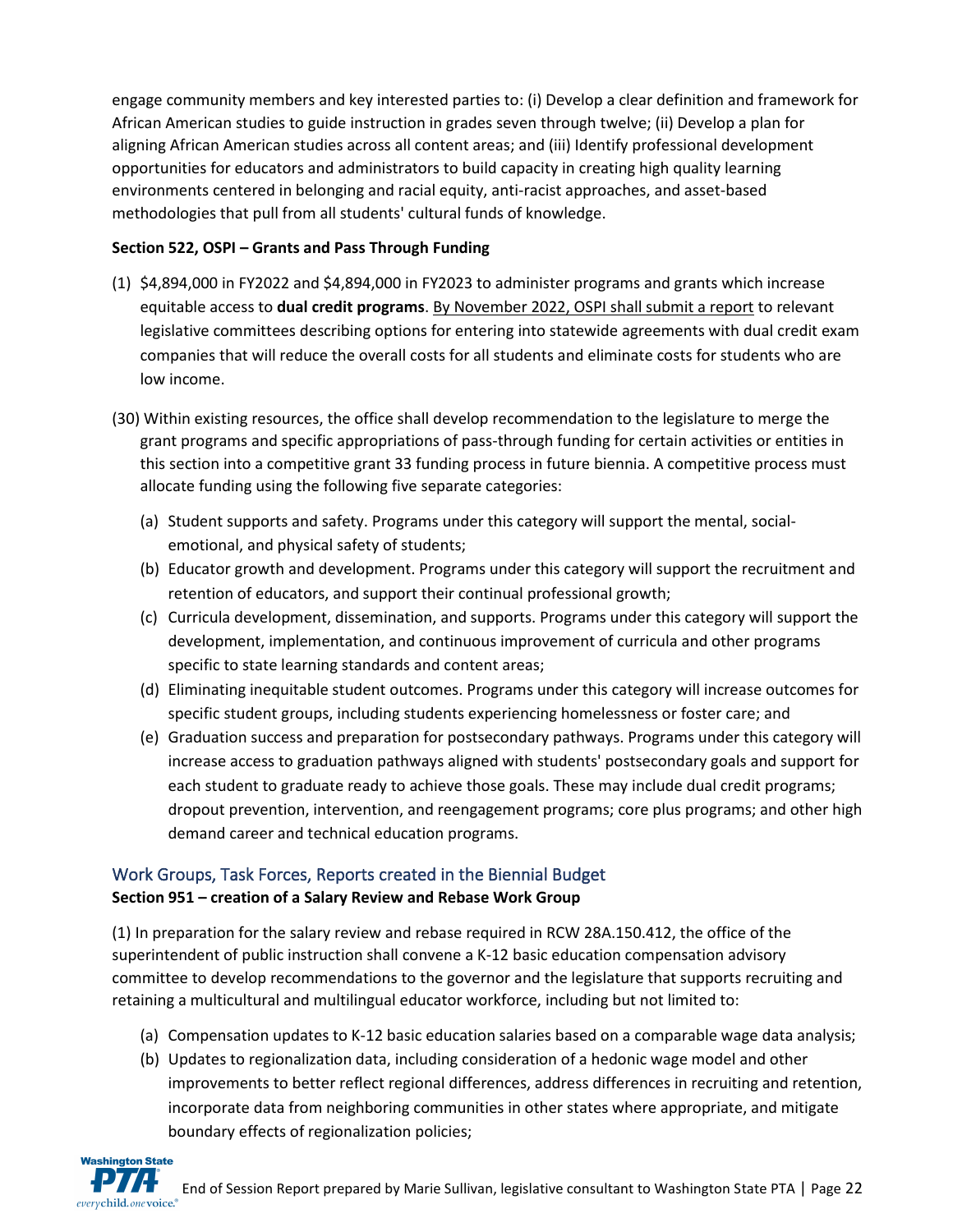- (c) Adjustments to inflationary factors used in state budgeting if the inflation documented through the comparable wage analysis is significantly different than the inflation that had been funded in state budgets since the last comparable wage analysis;
- (d) Analysis of workforce needs, including identification of hard to recruit/retain positions and strategies to address those workforce needs;
- (e) Compensation adjustments to promote equity considerations, which could include additional compensation to attract and retain educators in school districts with fewer resources from combined state and local dollars per student, adjustments to institutional education compensation, and additional compensation tied to complex need factors of schools; and
- (f) Additional compensation targeted to recruit and retain a more diverse workforce and to recognize the additional work of educators who serve on multiple committees and assume mentoring responsibilities to support new educators and students.
- (2) The advisory committee shall consist of:
	- (a) The superintendent of public instruction, or their designee to serve as chair of the committee;

(b) Twelve members, comprised of representatives from organizations that represent the following groups, appointed by the superintendent of public instruction as follows:

- (i) One representing school administrators;
- (ii) One representing school business officials;
- (iii) One representing school district human resources professionals;
- (iv) Three representing teachers and educational staff associates;
- (v) Three representing classified staff;
- (vi) **One representing parents**;
- (vii)One representing students; and
- (viii) A representative of federally recognized Indian tribes whose traditional lands and territories lie within the borders of Washington state, designated by the federally recognized tribes.

(c) To appoint representatives in (b) of this subsection the office of the superintendent of public instruction must: (i) Consult with the state ethnic commissions, who represent African American, Hispanic American, Asian American, and Pacific Islander American populations to include representation of each population in the advisory committee; and (ii) Include geographic diversity so that at least one district each from the eastern, western, and southern portions of the state are represented in the membership.

(3) The department of revenue, employment security department, and education research and data centers shall make available relevant data and analysis to the superintendent of public instruction in support of the salary rebase and review. The employment security department shall make available information necessary to determine the comparable occupations and wages for each K-12 job category in RCW 28A.150.260.

(4) The advisory committee shall report its recommendations for salary rebase and compensation adjustments to the superintendent of public instruction. The superintendent shall make official recommendations to the governor and the fiscal committees of the legislature by September 30, 2022.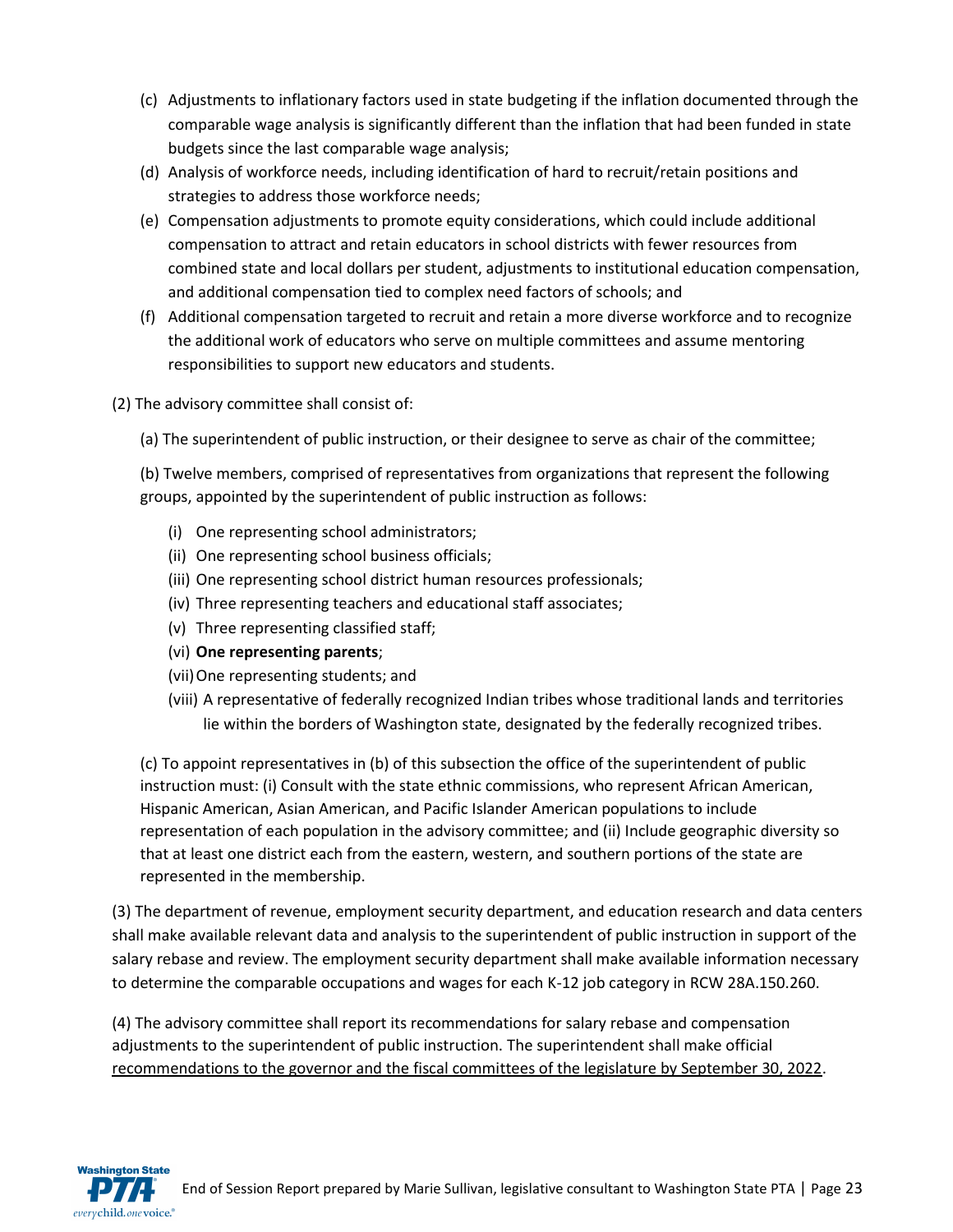#### Education Governance

#### **Section 607, Washington State University**

(22)(a) \$85,000 of the general fund—state appropriation for fiscal year 2022 is provided solely for the William D. Ruckelshaus center to **conduct a situation assessment** to gauge the prospects for a collaborative approach to integration of leadership, aligning roles and responsibilities, and increasing efficiency and responsiveness of the state's K-12 education governance structure. The assessment must:

- (i) Identify issues, challenges, and opportunities related to administration and governance of K-12 education in Washington state;
- (ii) Consist of interviews with representatives of state-funded K-12 education agencies, boards, commissions, and other relevant entities identified by the center;
- (iii) Explore potential opportunities for the integration, alignment, and/or consolidation of roles and responsibilities of entities; and
- (iv) Identify key areas of focus.

(b) The center must report the assessment's findings and recommendations to the education committees of the legislature by March 31, 2022, with a preliminary report by February 1, 2022, as to whether circumstances support the convening and facilitation of a collaborative work group.

#### Washington Digital Equity Forum

#### **Section 129, Department of Commerce**

(70) (a) \$51,000 of the general fund—state appropriation for fiscal year 2022 and \$51,000 of the general fund—state appropriation for fiscal year 2023 are provided solely for the statewide broadband office to cofacilitate the Washington digital equity forum with the Washington state office of equity. The purpose of the forum is to develop recommendations to advance digital connectivity in Washington state. In developing its recommendations, the forum must:

- (i) Develop goals that are consistent with the goals of the governor's statewide broadband office, as provided in RCW 43.330.536;
- (ii) Strengthen public-private partnerships;
- (iii) Solicit public input through public hearings or informational sessions;
- (iv) Work to increase collaboration and communication between local, state, and federal governments and agencies; and
- (v) Recommend reforms to universal service mechanisms.

(b) The directors of the governor's statewide broadband office and the Washington state office of equity are responsible for appointing participating members of the forum, and appointments require the approval of both directors. In making appointments, the directors must prioritize appointees representing:

- (i) Federally recognized tribes;
- (ii) State agencies involved in digital equity; and
- (iii) Underserved and unserved communities, including historically disadvantaged communities.

(c) The director of the governor's statewide broadband office, or the director's designee, and the director of the Washington state office of equity, or the director's designee, shall serve as administrative cochairs of the forum.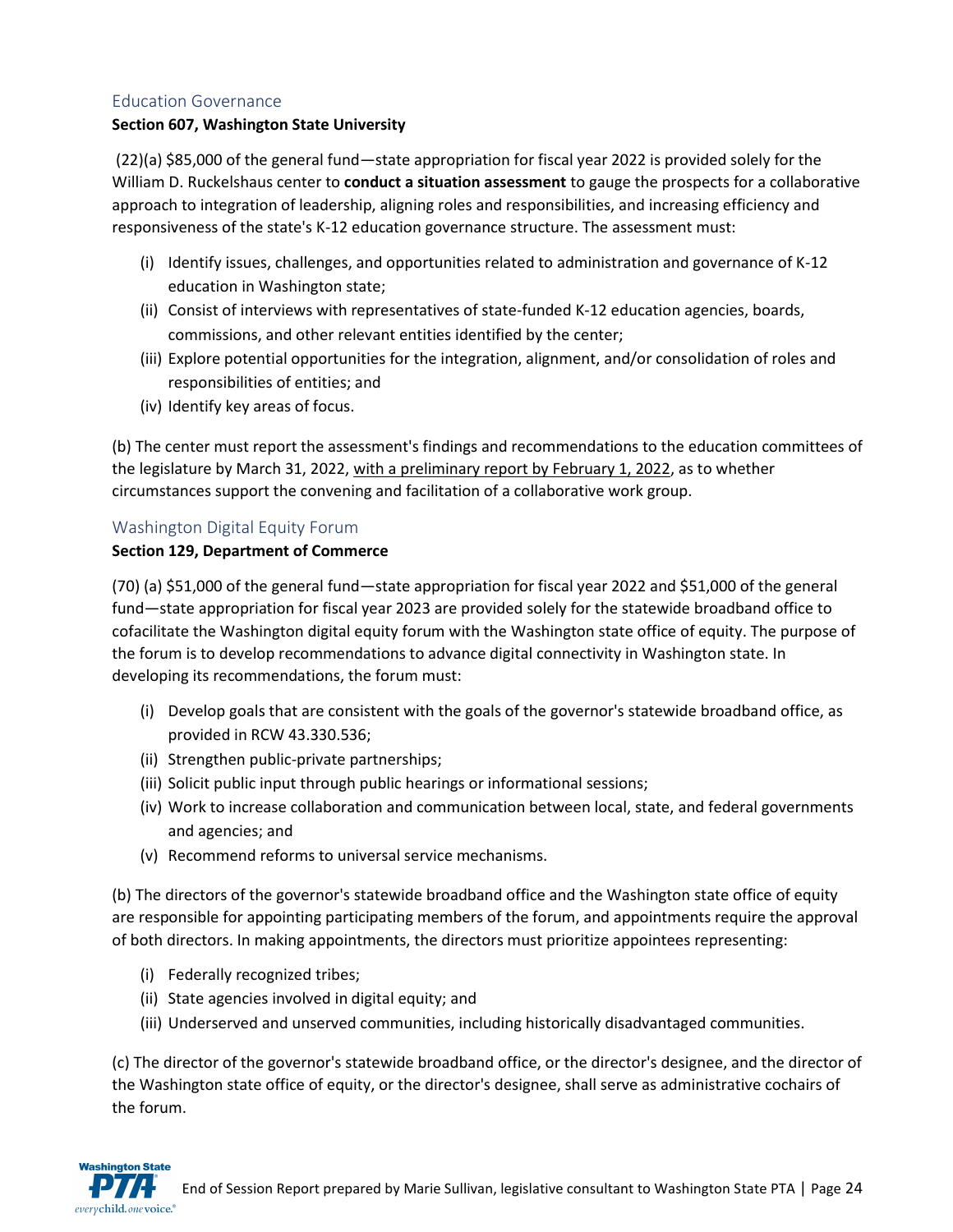(d) In addition to members appointed by the directors, four legislators may serve on the digital equity forum in an ex officio capacity. Legislative participants must be appointed as follows: (i) The speaker of the house of representatives must appoint one member from each of the two largest caucuses of the house of representatives; and (ii) The president of the senate must appoint one member from each of the two largest caucuses of the senate.

(e) Each member of the digital equity forum shall serve without compensation but may be reimbursed for travel expenses as authorized in RCW 43.03.050 and 43.03.060. Legislative members of the forum are reimbursed for travel expenses in accordance with RCW 44.04.120. (f) The statewide broadband office must provide staff support for the digital equity forum. By January 1, 2023, the statewide broadband office must transmit the recommendations of the digital equity forum developed under (a) of this subsection to the legislature, consistent with RCW 43.01.036.

#### **Section 501, OSPI – Services to tribes and Work Group on Tribal consultation training**

(1)(n): \$385,000 of the general fund—state appropriation for fiscal year 2022 and \$385,000 of the general fund—state appropriation for fiscal year 2023 are provided solely for the office of native education to increase services to tribes, including but not limited to, providing assistance to tribes and school districts to implement Since Time Immemorial, applying to become tribal compact schools, convening the Washington State Native American Education Advisory Committee, and extending professional learning opportunities to provide instruction in tribal history, culture, and government. Funding in this subsection is sufficient for the office, the Washington State School Directors' Association government-to-government task force, and the Association of Educational Service Districts to collaborate with the Tribal Leaders Congress on Education to develop a tribal consultation training and schedule. The tribal consultation training and schedule must be developed by January 1, 2022.

#### **Section 501, OSPI – Language access group**

(3)(g) \$310,000 of the general fund—state appropriation for fiscal year 2022 and \$249,000 of the general fund—state appropriation for fiscal year 2023 are provided solely for the development and implementation of a language access technical assistance program for school districts and to reconvene an expanded work group under section 2, chapter 256, Laws of 2019. The activities of and resources provided by the language access technical assistance program must align with the recommendations in the October 2020 report of the language access work group created by section 2, chapter 256, Laws of 2019 in order to improve awareness and fulfillment of language access rights for families in educational settings. The work group under this subsection shall, by December 1, 2021, report to the appropriate committees of the legislature recommendations for standards, training, testing, and credentialing for spoken and sign language interpreters for students' families and for collecting information related to language access services in schools and school districts. Within the amounts provided in this subsection, the office must provide a report to the appropriate committees of the legislature by December 1, 2021. The report shall include, at a minimum, information regarding the different languages in which students and students' families prefer to communicate by each school district.

### **Section 305, Recreation and Conservation Office**

(10) \$175,000 of the youth athletic facility nonappropriated account—state appropriation is provided solely for a **task force to consider ways to improve equitable access to K-12 schools' fields and athletic facilities** and local parks agency facilities with the goal of increasing physical activity for youth and families. The task 38 force shall be created and managed by the recreation and conservation office. A portion of the funds must be used to inventory K-12 school fields and athletic facilities and park agency facilities, and for joint use agreements for these facilities. The task force participants must represent geographic diversity and

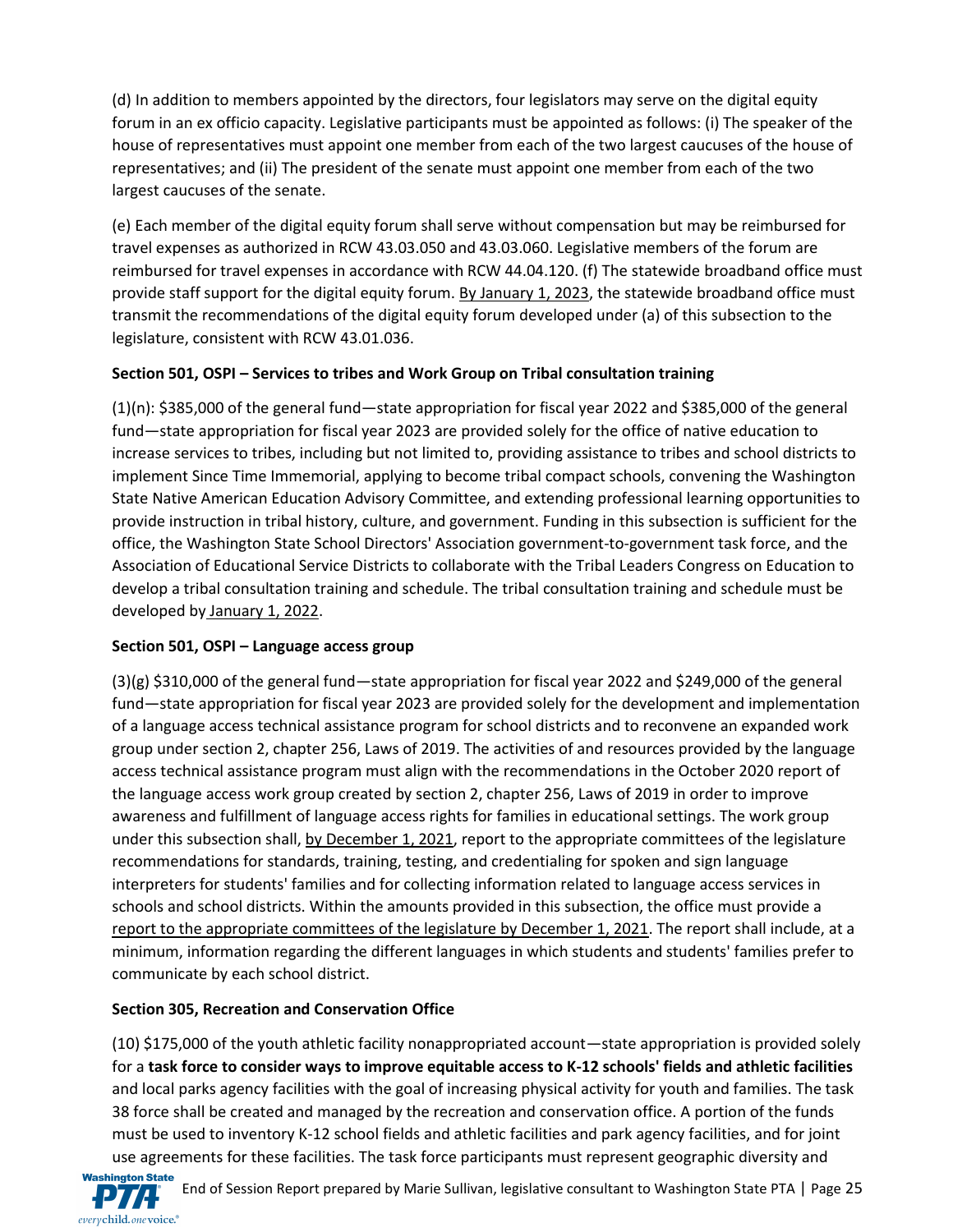must include representatives from the office of the superintendent of public instruction, the Washington association of school administrators, the association of Washington principals, and the Washington recreation and parks association; participants with a background in public health; and stakeholders who represent diverse communities and communities of color. The task force shall consider joint use agreements, partnerships, improved scheduling practices with local parks agencies including facility rental fees, and other strategies, and submit a report with best practices and policy recommendations to the recreation and conservation funding board. A final report from the board must be submitted to the governor's office and legislature no later than February 1, 2022.

### Operating Budget Provisos that Create New/Carryover Reports

#### **Section 1123, Office of Financial Management – STARS funding review, report**

(13) Within existing resources and in consultation with the Office of the Superintendent of Public Instruction, the office of financial management shall review and report on the **pupil transportation funding system** for K-12 education. The report shall include findings and recommendations and shall be submitted to the governor and the appropriate committees of the legislature by August 1, 2020.

This report shall include review of the following: (a) The formula components and modeling approach in RCW 28A.160.192; (b) The data used in the analysis for completeness, validity, and appropriateness; (c) The timing requirements and whether they could be changed; (d) The STARS model for appropriateness, functionality, and alignment with statute; and (e) The capacity and resources of the office of the superintendent of public instruction to produce the transportation analysis.

## 2021-23 Capital Budget, [SHB 1080](http://lawfilesext.leg.wa.gov/biennium/2021-22/Pdf/Bills/Session%20Laws/House/1080-S.SL.pdf)

In the 2019-21 biennium, a total of \$3.2 billion in bond proceeds was authorized. For the 2021-23 capital budget, that number doubled for a total of \$6.3 billion in appropriations, through a combination of bond proceeds and federal stimulus funding.

#### Public School Construction (Sec. 5015)

In the 2020 session, the School Construction Assistance Program (SCAP) was a little under \$1 billion. For the 2021-23 capital budget, that amount was further reduced to \$730 million. SCAP provides state matching grants to qualifying local school districts for construction, renovation, and modernization of K-12 school facilities.

#### School Seismic Safety Retrofit Program (Sec. 5024)

Last session the Legislature appropriated \$13.2 million to start a grant program to retrofit K-12 school buildings for seismic safety improvements. The funded projects were designated as very high risk by OSPI and included: North Beach, Centralia, South Bend, Boisfort, Cosmopolis, and Marysville. In the 2021 session, an additional \$40 million was appropriated; OSPI and DNR have the school district project list, which totals more than \$70 million (thereby exceeding the \$40 million appropriated).

#### Small District Modernization Grants (Sec. 5018)

A fairly new program, the biennial appropriation was increased to \$42.1 million. Funding will support 12 public school districts and five tribal compact schools. Here is the [project and planning grants](http://leap.leg.wa.gov/leap/Budget/Detail/2021/ccSmallDistrictAndTribalCompactList.pdf) list.